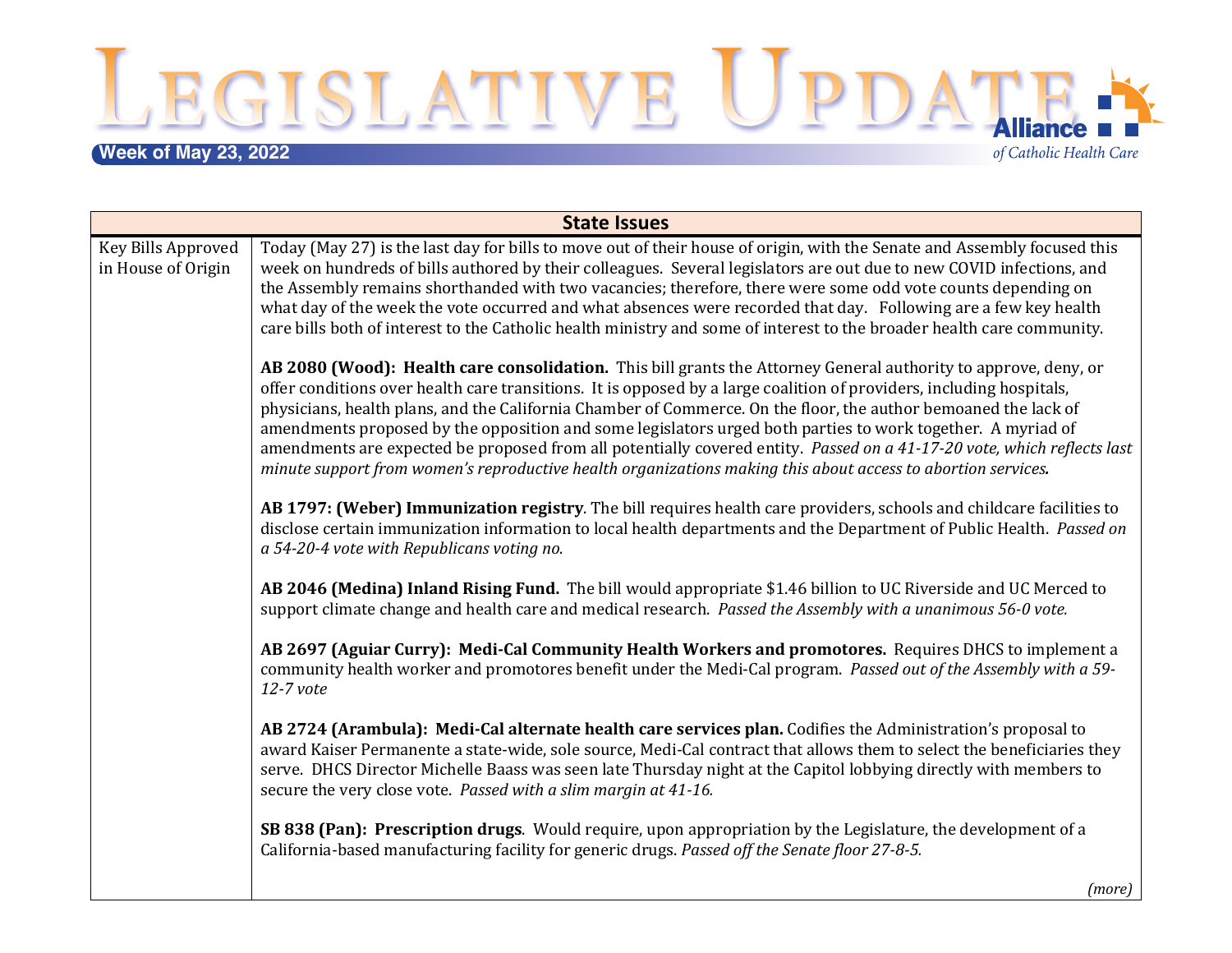| Key Bills Approved<br>in House of Origin<br>(continued)                      | SB 923 (Weiner) gender affirming care. The bill mandates health plans require patient-facing employees to<br>complete an evidence based cultural competency training for the purpose of providing trans-inclusive care and require<br>plans to ensure the provider directory lists in-network providers who offer gender-affirming care. Passed out of the<br>Senate with a vote of 28-7-5.                                                                                         |
|------------------------------------------------------------------------------|-------------------------------------------------------------------------------------------------------------------------------------------------------------------------------------------------------------------------------------------------------------------------------------------------------------------------------------------------------------------------------------------------------------------------------------------------------------------------------------|
|                                                                              | SB 958 (Limon): Medication and Patient Safety Act of 2022. Would prevent health plans from mandating the use of<br>third-party vendors for specialty medications. The bill is sponsored by the California Hospital Association and<br>supported by the Association of Northern California Oncologists, California Children's Hospital Association and others.<br>Passed with a solid vote of 30-9-1 over the strong opposition by health plans who downplay the impact on patients. |
|                                                                              | SB 987 (Portantino): California cancer care equity act. The bill would require DCHS to seek federal approvals to<br>require health plans to have a National Cancer Institute-Designated Cancer Center in its network and refer all patients<br>with complex cancer to those centers for care. Passed out of the Senate with a vote of 34-0-6.                                                                                                                                       |
|                                                                              | SB 1199 (Roth) UC Riverside School of Medicine. The bill authorizes the UC Regents to secure a teaching hospital in<br>Riverside County to train UC Riverside School of Medicine students. The bill requires an appropriation by the<br>Legislature. Passed with a 39-0-1 vote.                                                                                                                                                                                                     |
|                                                                              | SB 1339 (Pan) hospital seismic reporting. As currently drafted, the bill requires some additional hospital reporting<br>related to seismic requirements. However, Dr. Pan would like this bill to be a vehicle for broader agreement between<br>hospitals and unions related to disaster preparedness. Passed with 37-0-3 vote.                                                                                                                                                     |
|                                                                              | SB 1375 (Atkins): Nursing: nurse practitioners. Allows trained nurse practitioners in certain settings to provide<br>abortion services, as defined. Passed the Senate with a partisan 30-9-1 vote.                                                                                                                                                                                                                                                                                  |
| Legislative<br>Summary and<br><b>Status Report</b>                           | Attached is the Alliance's Legislative Summary and Status report on bills of interest to the Catholic health ministry.                                                                                                                                                                                                                                                                                                                                                              |
| Governor's<br>Proposal for<br><b>Hospital Worker</b><br><b>Retention Pay</b> | The Administration has followed up its May Revise proposal to offer state-funded retention pay to health care<br>providers with the Trailer Bill Language, but the release of the language resulted in even more questions and concerns<br>than it resolved. You can access the language here: https://esd.dof.ca.gov/trailer-bill/public/trailerBill/pdf/758.                                                                                                                      |
|                                                                              | Generally, Governor Newsom wants to provide State General Fund retention bonuses to hospital staff in the amount of<br>\$1,000 for full time staff and \$750 for part time staff. The proposal also includes an option for hospitals to provide<br>additional bonuses that can be matched at \$500 for full time staff and \$750 for part time staff. Several of the key<br>questions that will need to be resolved are outlined below:                                             |
|                                                                              |                                                                                                                                                                                                                                                                                                                                                                                                                                                                                     |
|                                                                              | (more)                                                                                                                                                                                                                                                                                                                                                                                                                                                                              |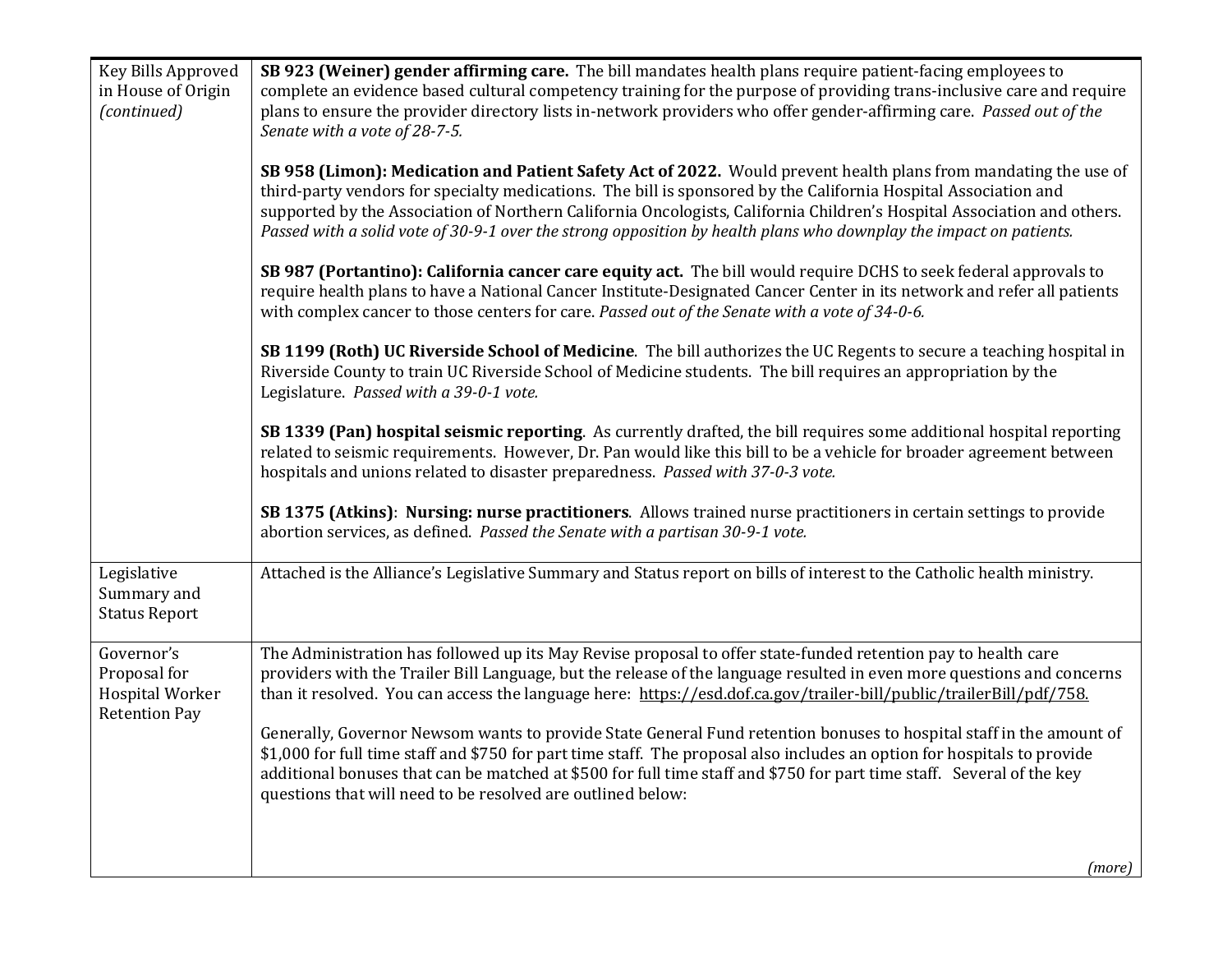| Governor's<br>Proposal for<br><b>Hospital Worker</b><br><b>Retention Pay</b><br>(continued) | Who does the policy apply to? This is frankly the biggest unanswered question and has a tremendous impact on how<br>much money needs to be properly allocated to ensure every worker gets what is promised. As written, the policy<br>applies to acute care hospital staff and skilled nursing facility staff who worked in the hospital this fiscal year and are<br>still working there 2 months after the budget trailer bill is passed. It excludes outpatient providers creating haves and<br>have nots within the same hospital. The Administration wants it to apply to travelling nurses and contract workers,<br>however, the hospitals do not directly pay those providers and it could hardly be considered "retention pay" when the<br>person working isn't employed by the hospital. Parttime employees are included, but it is unclear if physicians are<br>included. |
|---------------------------------------------------------------------------------------------|------------------------------------------------------------------------------------------------------------------------------------------------------------------------------------------------------------------------------------------------------------------------------------------------------------------------------------------------------------------------------------------------------------------------------------------------------------------------------------------------------------------------------------------------------------------------------------------------------------------------------------------------------------------------------------------------------------------------------------------------------------------------------------------------------------------------------------------------------------------------------------|
|                                                                                             | What constitutes a matching bonus? The proposal allows hospitals to provide additional bonuses - on top of the<br>bonus provided by the state - and allows those additional bonuses to be matched by the State up to a certain limit.<br>However, the timeline provided in the current draft language for determining what past bonuses should count does not<br>reflect bonuses paid at the end of last year - when many hospitals provided their own retention bonuses. As written,<br>the Administration's language would allow part time staff to make more money in this process than full time staff if the<br>matching bonuses are maxed out, and we presume the latter is not what is intended.                                                                                                                                                                            |
|                                                                                             | Will there be enough money to provide bonuses to all the Administration says should get bonuses? The<br>language clearly allows the Department to lessen the amounts of the awards to staff depending on how much they are<br>given by the Legislature. Especially given how vague and all-encompassing the language is, there is concern that the<br>state will set expectations with staff that it cannot uphold.                                                                                                                                                                                                                                                                                                                                                                                                                                                                |
| <b>MICRA Reforms</b>                                                                        | This week Governor Newsom signed the MICRA compromise language found in AB 35 (Reyes). Surrounded by<br>representatives of the Californians Allied for Patient Protection, California Hospital Association, California Medical<br>Association, patients, attorneys, Assembly Speaker Rendon, and bill authors Assembly Member Reyes and Senator<br>Umberg, the Governor signed AB 35 to reform MICRA. This follows the proponents removing the MICRA initiative from<br>the November ballot last week.                                                                                                                                                                                                                                                                                                                                                                             |
|                                                                                             | You can find a link to the Governor's press release here: announcement:<br>https://www.gov.ca.gov/2022/05/23/governor-newsom-signs-legislation-to-modernize-californias-medical-<br>malpractice-system/.                                                                                                                                                                                                                                                                                                                                                                                                                                                                                                                                                                                                                                                                           |
|                                                                                             | And a link to the bill here: https://leginfo.legislature.ca.gov/faces/billNavClient.xhtml?bill id=202120220AB35.                                                                                                                                                                                                                                                                                                                                                                                                                                                                                                                                                                                                                                                                                                                                                                   |

For more information, please contact Lori Dangberg at 1215 K Street, Suite 2000 · Sacramento, CA 95814 Direct line: 916.552.2633 or e-mail: *dangberg@thealliance.net*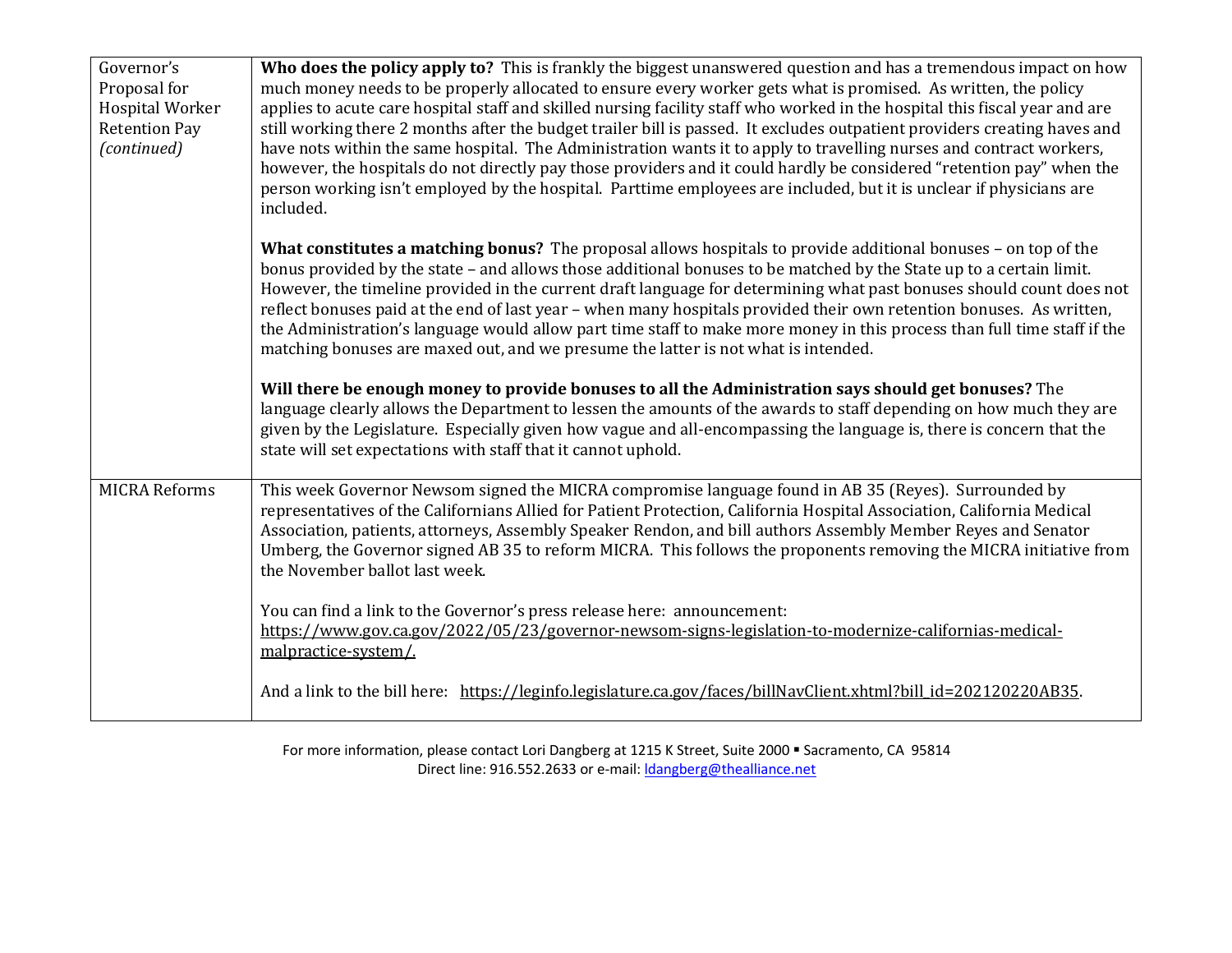**Access**

### **[AB 4](https://ctweb.capitoltrack.com/public/publishbillinfo.aspx?bi=KFYvdnrQA6jwmrfrltwrGrrFnSkRokeQ%2FM0ZywFJQAneFJv%2BL9bnd1kPGDvpRuAa) [\(Arambula](https://a31.asmdc.org/) D) Medi-Cal: eligibility.**

**Location:** 8/27/2021-S. 2 YEAR

**Summary:** Would, effective January 1, 2022, extend eligibility for full scope Medi-Cal benefits to anyone regardless of age, and who is otherwise eligible for those benefits but for their immigration status, pursuant to an eligibility and enrollment plan. The bill would delete the specified provisions regarding individuals who are under 25 years of age or 65 years of age or older and delaying implementation until the director makes the determination described above. The bill would require the eligibility and enrollment plan to ensure that an individual maintains continuity of care with respect to their primary care provider, as prescribed, would provide that an individual is not limited in their ability to select a different health care provider or Medi-Cal managed care health plan, and would require the department to provide monthly updates to the appropriate policy and fiscal committees of the Legislature on the status of the implementation of these provisions

#### **Position**

Support

### **[AB 32](https://ctweb.capitoltrack.com/public/publishbillinfo.aspx?bi=0t9Iy%2FDTsh3uhPPaP7nN4QGwXxcrKJaSU%2FCFlMIgdjHlVpWBWWvl7svuvkAHFERM) [\(Aguiar-Curry](https://a04.asmdc.org/) D) Telehealth.**

**Location:** 7/14/2021-S. 2 YEAR

**Summary:** Current law requires a health care service plan contract or health insurance policy issued, amended, or renewed on or after January 1, 2021, to specify that coverage is provided for health care services appropriately delivered through telehealth on the same basis and to the same extent as inperson diagnosis, consultation, or treatment. Current law exempts Medi-Cal managed care plans that contract with the State Department of Health Care Services under the Medi-Cal program from these provisions, and generally exempts county organized health systems that provide services under the Medi-Cal program from Knox-Keene. This bill would delete the above-described references to contracts issued, amended, or renewed on or after January 1, 2021, would require these provisions to apply to the plan or insurer's contracted entity, as specified, and would delete the exemption for Medi-Cal managed care plans.

# **Position**

Support

### **[AB 1878](https://ctweb.capitoltrack.com/public/publishbillinfo.aspx?bi=GAMwRI5IoJT9WrHL5n%2Bkp8Pl3Ngx9zMETe4nirjfzmmf5Z9HlGltw8x1zpAGdnog) [\(Wood](https://a02.asmdc.org/) D) California Health Benefit Exchange: affordability assistance.**

**Location:** 5/26/2022-S. DESK

**Summary:** Current law requires the California Health Benefit Exchange, in consultation with stakeholders and the Legislature, to develop options for providing cost-sharing reduction subsidies to reduce cost sharing for low- and middle-income Californians, and requires the Exchange to report the developed options on or before January 1, 2022. Current law requires the options to include, among other things, options for all Covered California enrollees with income up to 400 percent of the federal poverty level to reduce cost sharing, including copays, deductibles, coinsurance, and maximum out-ofpocket costs. This bill would require the Exchange to implement those options for providing health care affordability assistance. The bill would require the affordability assistance to reduce cost sharing, including copays, coinsurance, and maximum out-of-pocket costs, and to eliminate deductibles for all benefits. The bill would specify the actuarial value of cost-sharing assistance based on the income level of an enrollee, and would require the Exchange to adopt standard benefit designs consistent with these specifications.

### **Position**

Support

### **[AB 2530](https://ctweb.capitoltrack.com/public/publishbillinfo.aspx?bi=VZsIuBPqenTBa%2FAc3wVOCMIwATlWsmbaNDO%2FSiWq%2FJG9imXKa8XljxIk1SGFNkvV) [\(Wood](https://a02.asmdc.org/) D) California Health Benefit Exchange: financial assistance.**

**Location:** 5/24/2022-S. RLS.

**Summary:** This bill, upon appropriation by the Legislature, would require the California Health Benefit Exchange (Exchange) to administer a program of financial assistance to help Californians obtain and maintain health benefits through the Exchange if they lose employer-provided health care coverage as a result of a labor dispute. Under the bill, an individual who has lost minimum essential coverage from an employer or joint labor management trust fund as a result of a strike, lockout, or other labor dispute would receive the same premium assistance and cost-sharing reductions as an individual with a household income of 133% of the federal poverty level, and would also not pay a deductible for any covered benefit.

### **Position**

Support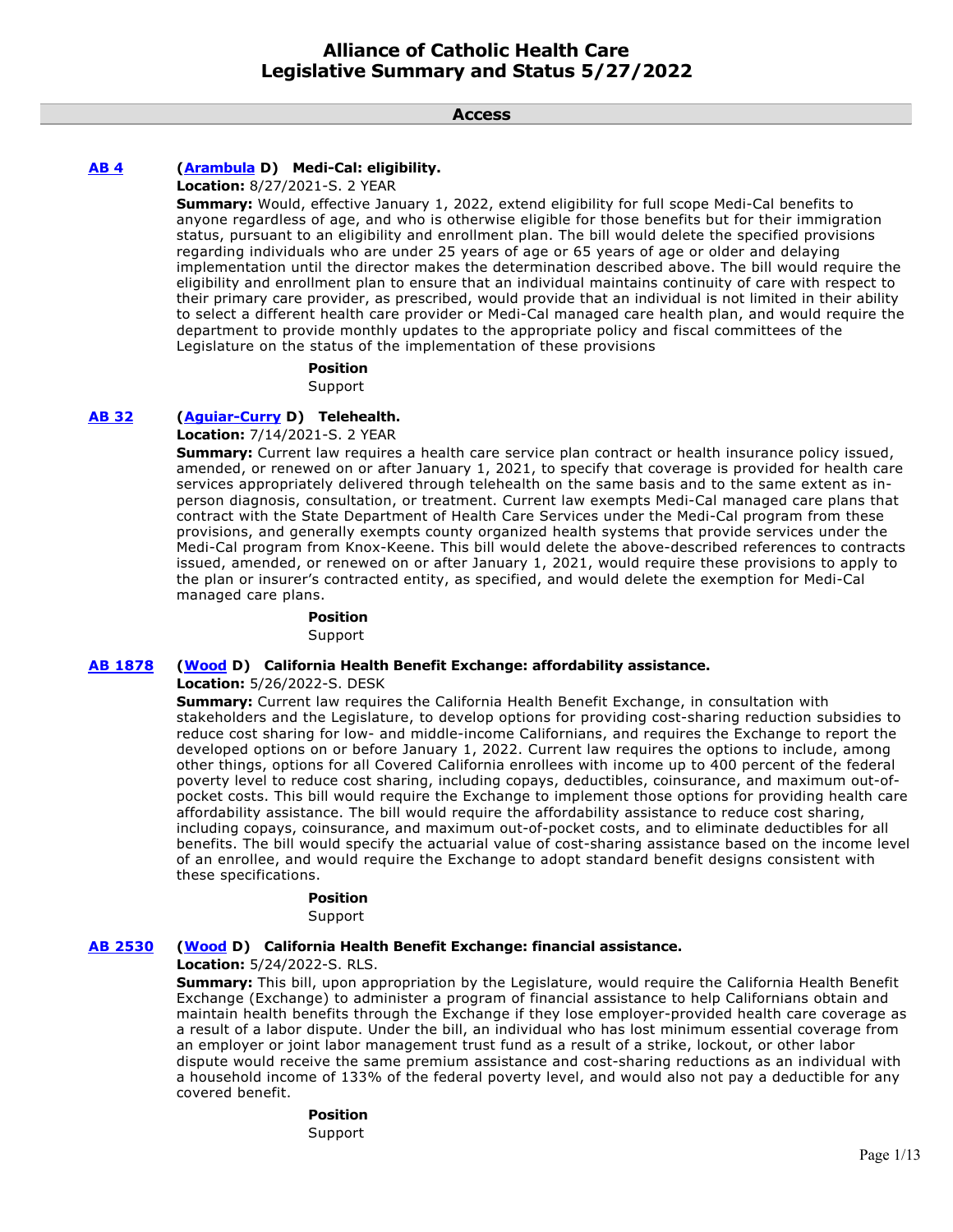# **[SB 56](https://ctweb.capitoltrack.com/public/publishbillinfo.aspx?bi=IHVUG%2FNRNIfXwOxiI9YqyDGCwMPVuHR9m0HdI%2BzVhapXlwnjfJdZucyWxXUdHS%2Fj) [\(Durazo](http://sd24.senate.ca.gov/) D) Medi-Cal: eligibility.**

### **Location:** 8/27/2021-A. 2 YEAR

**Summary:** Current law provides that Medi-Cal benefits for individuals who are 65 years of age or older, and who do not have satisfactory immigration statuses or are unable to establish satisfactory immigration statuses, will be prioritized in the Budget Act for the upcoming fiscal year if the Department of Finance projects a positive ending balance in the Special Fund for Economic Uncertainties for the upcoming fiscal year and each of the ensuing 3 fiscal years that exceeds the cost of providing those individuals with full-scope Medi-Cal benefits. This bill would, subject to an appropriation by the Legislature, and effective July 1, 2022, extend eligibility for full-scope Medi-Cal benefits to individuals who are 60 years of age or older, and who are otherwise eligible for those benefits but for their immigration status.

#### **Position**

Support

### **[SB 944](https://ctweb.capitoltrack.com/public/publishbillinfo.aspx?bi=%2FzsZ5QTVs4wbwvbps%2Bp9YvPLd%2FwNRw0N4vUPcLf3yiJKWQ2NrzEMrMKckOYf9OuF) [\(Pan](http://sd06.senate.ca.gov/) D) California Health Benefit Exchange: affordability assistance.**

### **Location:** 5/23/2022-A. DESK

**Summary:** Current law requires the California Health Benefit Exchange, in consultation with stakeholders and the Legislature, to develop options for providing cost-sharing reduction subsidies to reduce cost sharing for low- and middle-income Californians, and requires the Exchange to report the developed options on or before January 1, 2022. Current law requires the options to include, among other things, options for all Covered California enrollees with income up to 400 percent of the federal poverty level to reduce cost sharing, including copays, deductibles, coinsurance, and maximum out-ofpocket costs. This bill would require the Exchange to implement those options for providing health care affordability assistance. The bill would require the affordability assistance to reduce cost-sharing, including copays, coinsurance, and maximum out-of-pocket costs, and to eliminate deductibles for all benefits.

#### **Position**

Support

### **COVID Related**

### **[AB 1105](https://ctweb.capitoltrack.com/public/publishbillinfo.aspx?bi=hiMHI%2FFzRHqLRQcFntn%2B%2FNvArtAVnjMKOUrA1hSavVJ64vRkYFefMgHJl1S1m5oV) [\(Rodriguez](https://a52.asmdc.org/) D) Hospital workers: COVID-19 testing.**

### **Location:** 8/27/2021-S. 2 YEAR

**Summary:** Current law sets forth safety and health requirements for employers and employees. Current law requires a public or private employer of workers in a general acute care hospital, as defined, to supply personal protective equipment, as defined, to employees who provide direct patient care or who provide services that directly support patient care. Current law provides that, except where another penalty is specifically provided, every employer and every officer, management official, or supervisor having direction, management, control, or custody of any employment, place of employment, or of any other employee, who repeatedly violates any standard, order, or special order, or any provision of specified employment safety laws so that such repeated violation creates a real and apparent hazard to employees is guilty of a misdemeanor. This bill would require the employer to supply personal protective equipment to an employee, regardless of whether or not the employee has received a vaccination for COVID-19. This bill would also require a public or private employer of workers in a general acute care hospital to develop and implement a program to offer weekly COVID-19 screening testing for health care personnel, as defined.

### **Position**

Oppose Unless Amend

### **[SB 637](https://ctweb.capitoltrack.com/public/publishbillinfo.aspx?bi=jty8Oh9%2FB4LwUwfxVBDg2GE8TVcQ8Dq2QDUBofHA3ZtTvmLyiZ6pbei5GkqYnutQ) [\(Newman](https://sd29.senate.ca.gov/) D) Health facility reporting: staffing.**

**Location:** 9/10/2021-A. 2 YEAR

**Summary:** Current law provides for the licensure and regulation of certain health facilities, including general acute care hospitals, by the State Department of Public Health. This bill would require a general acute care hospital to report specified information to the department on a form and schedule determined by the department, and would require the department to publicly post the information on a weekly basis during any health-related state of emergency in California proclaimed by the President of the United States or by the Governor, and on a monthly basis at all other times. The bill would require that the reports contain information on staffing, including, until January 1, 2025, or the end of the declared COVID-19 emergency, whichever comes first, on matters relating to COVID-19 cases.

#### **Position**

Oppose Unless Amend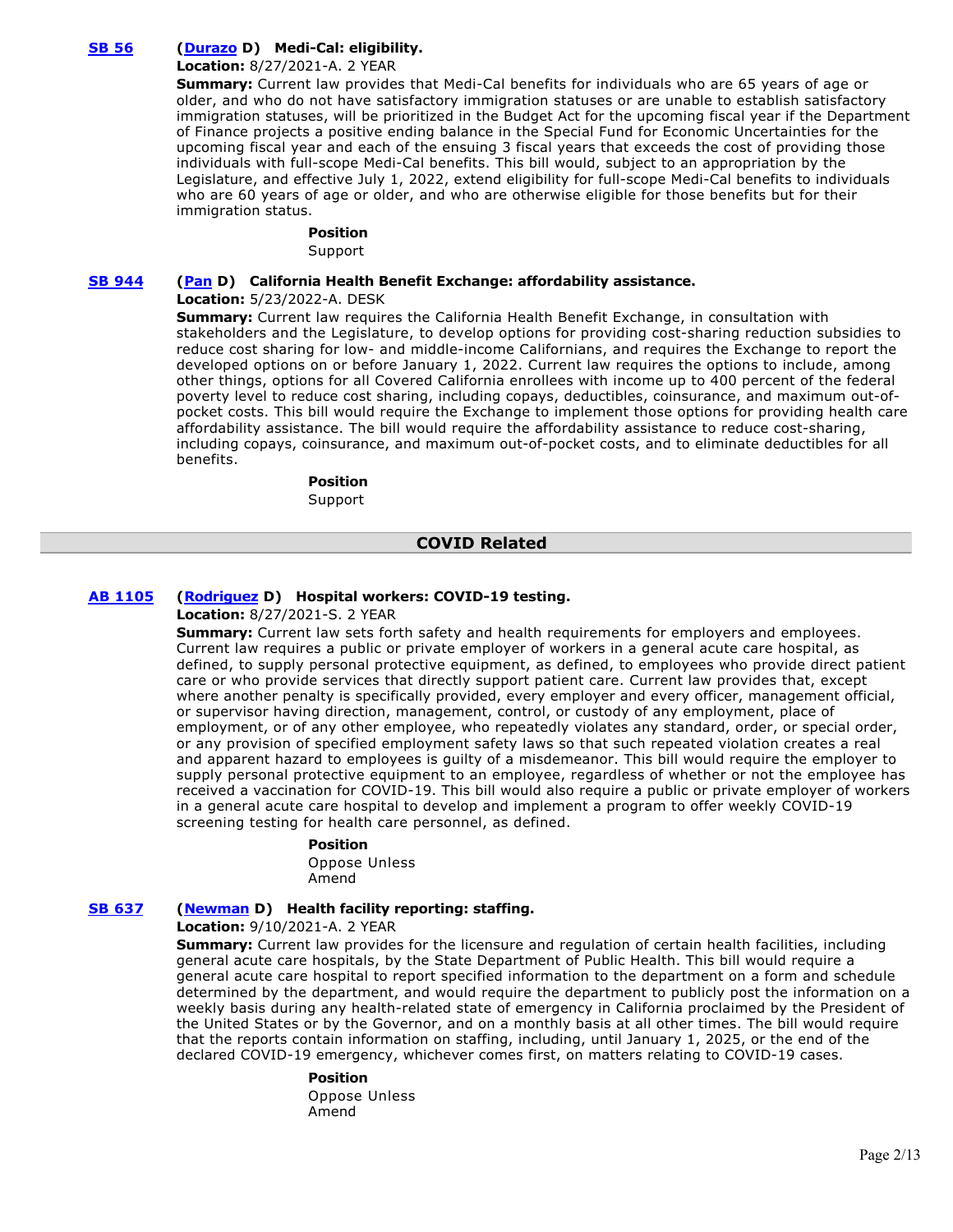### **[SCR 5](https://ctweb.capitoltrack.com/public/publishbillinfo.aspx?bi=IMfPvUiYd0qCpRDZUfOVkqwZNifCTtQ13I8EmZrXomV1qwaF0ol9OuqJ5Gl4ooe%2B) [\(Melendez](https://melendez.cssrc.us/) R) State of emergency: COVID-19: termination.**

**Location:** 2/10/2021-S. G.O.

**Summary:** This measure, in accordance with specified law, would declare that the state of emergency proclaimed by the Governor on March 4, 2020, is at an end, thereby terminating the emergency powers granted to the Governor as a result of that proclamation.

### **Position**

Oppose

### **End of Life/Palliative Care**

### **[AB 1852](https://ctweb.capitoltrack.com/public/publishbillinfo.aspx?bi=qualm%2FeNgpyo4JVNTWrO8T9CvcoE02PfTRNruTZu1vEziksjmt5ztJjoFdLRH3zD) [\(Patterson](https://ad23.asmrc.org/) R) Health facilities: automated drug delivery systems.**

**Location:** 5/4/2022-S. HEALTH

**Calendar:** 6/1/2022 1:30 p.m. - 1021 O Street, Room 1200 SENATE HEALTH, PAN, Chair **Summary:** Current law authorizes the use of automated drug delivery systems, as defined, for pharmacy services in nursing, skilled nursing, and intermediate care facilities. This bill would add licensed hospice facilities to the list of facilities authorized to use an automated drug delivery system, and would expressly include an automated unit dose system within the definition of an automated drug delivery system. By expanding the scope of a crime, this bill would impose a state-mandated local program.

#### **Position**

Watch

### **[AB 1884](https://ctweb.capitoltrack.com/public/publishbillinfo.aspx?bi=IRLO150F09HcamdyQq8Vzgs7nh9ItrD2BG5rwHgbqALAzqanM1W2rX%2BmFPkhPUMr) [\(Voepel](https://ad71.asmrc.org/) R) Hospice care: standards.**

**Location:** 4/29/2022-A. DEAD

**Summary:** Under the California Hospice Licensure Act of 1990, a licensed hospice, at the State Department of Public Health's option, is subject to periodic inspection by a duly authorized representative of the department. The act requires that the reports of each inspection be prepared by the representative who conducted the inspection and be filed with the department. This bill would instead require that a licensed hospice be inspected by a representative every 3 years. The bill would require that results of an inspection be made available to the public to the extent consistent with federal and state privacy laws.

#### **Position**

Watch

#### **[AB 2288](https://ctweb.capitoltrack.com/public/publishbillinfo.aspx?bi=8c%2FVel10Jx83p5eIMZPHKV8DGDS1Sz6uWw6AVtQYGCxcUPvvWBLXATEKpde3pwAP) [\(Choi](https://ad68.asmrc.org/) R) Advance health care directives: mental health treatment.**

**Location:** 5/11/2022-S. JUD.

**Calendar:** 5/31/2022 Upon adjournment of Session - 1021 O Street, Room 2100 SENATE JUDICIARY, UMBERG, Chair

**Summary:** Current law authorizes a written advance health care directive to include the individual's nomination of a conservator of the person or estate or both, or a guardian of the person or estate or both, for consideration if protective proceedings for the individual's person or estate are thereafter commenced. Current law also authorizes an adult having capacity to execute a power of attorney for health care to authorize an agent to make health care decisions for the principal, and authorizes the power of attorney to include individual health care instructions. Current law authorizes the principal in a power of attorney for health care to grant authority to make decisions relating to the personal care of the principal, including, but not limited to, determining where the principal will live, providing meals, or hiring household employees. Current law defines "health care decision" and "health care" for these purposes to mean any care, treatment, service, or procedure to maintain, diagnose, or otherwise affect a patient's physical or mental condition. This bill would clarify that health care decisions under those provisions include mental health mental health conditions. The bill would revise the statutory advance health care directive form to clarify that a person may include instructions relating to mental health conditions.

# **Position**

Watch

#### **[AB 2338](https://ctweb.capitoltrack.com/public/publishbillinfo.aspx?bi=Ub8m8V4g1oocGgpChFB9sihH%2FmaIwllM7ISC2afdUyBBvuf4PvZaAQlpFci1laP1) [\(Gipson](https://a64.asmdc.org/) D) Health care decisions: decisionmakers and surrogates.**

#### **Location:** 5/24/2022-S. RLS.

**Summary:** Current law authorizes an adult having capacity to give an individual health care instruction and to designate a health care decisionmaker, including an agent designated in a power of attorney or a surrogate effective for a specified period of time, to make health care decisions on the person's behalf. Current law authorizes a patient to disqualify a person, including a family member, from acting as the patient's surrogate. This bill would authorize legally recognized health care decisionmakers, in an order of priority, to make health care decisions on a patient's behalf if the patient lacks the capacity to make a health care decision. If a patient does not have a legally recognized health care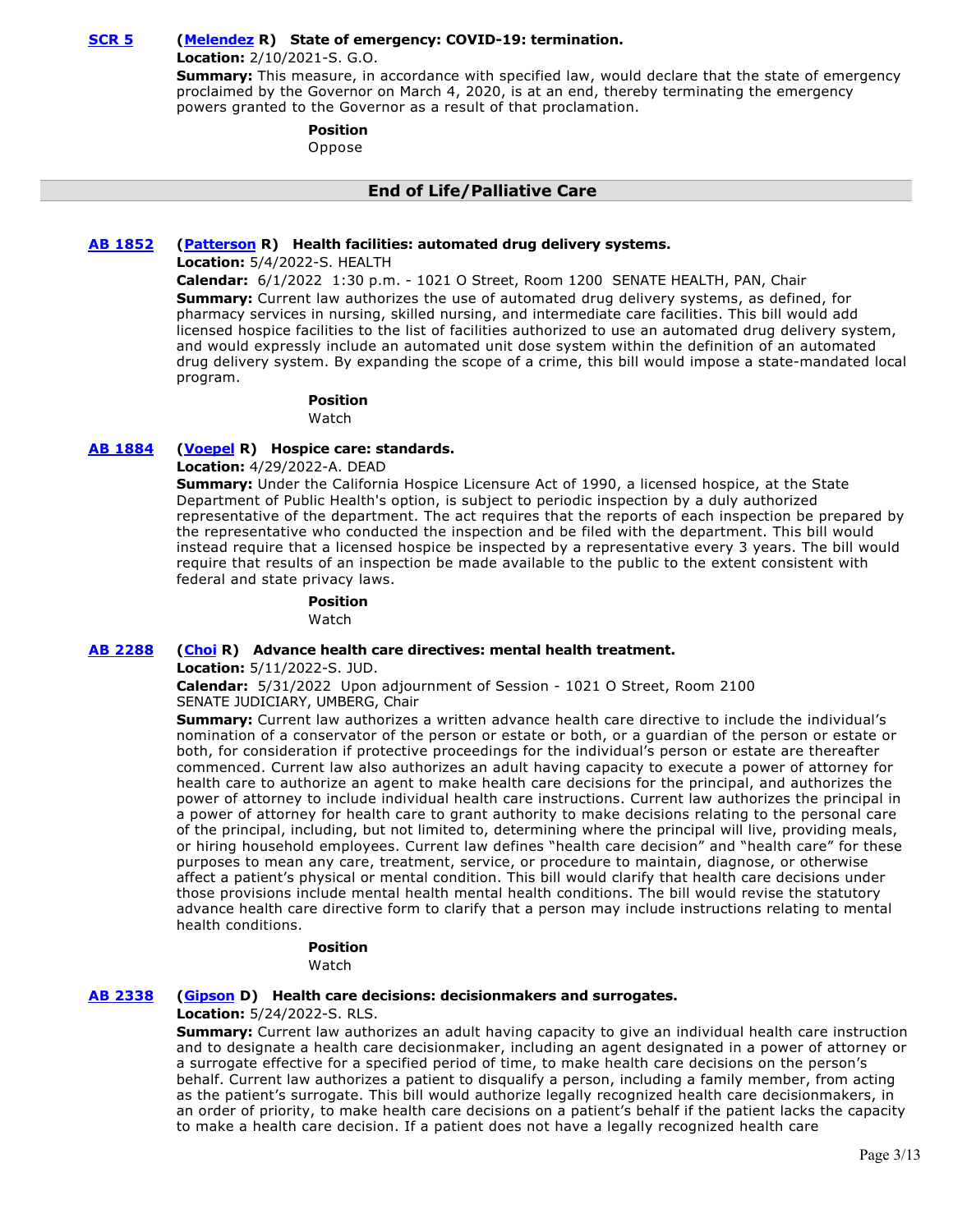decisionmaker, the bill would specify individuals, in an order of priority, who may be chosen as a surrogate if the patient lacks the capacity to make a health care decision.

> **Position**  Oppose Unless

Amend

 **Health Care Reform**

#### **[AB 1130](https://ctweb.capitoltrack.com/public/publishbillinfo.aspx?bi=%2F4z9i3w3Ci6H9IC%2FhaF12B%2FZNVr8Dnz3doTjoBJ49C99Q647aqTNngzgXS1VHZrx) [\(Wood](https://a02.asmdc.org/) D) California Health Care Quality and Affordability Act.**

**Location:** 2/14/2022-S. HEALTH

**Summary:** Current law generally requires the State Department of Public Health to license, inspect, and regulate health facilities, including hospitals. Current law requires health facilities to meet specified cost and disclosure requirements, including maintaining an understandable written policy regarding discount payments and charity. This bill would establish, within Department of Health Care Access and Information (HCAI), the Office of Health Care Affordability to analyze the health care market for cost trends and drivers of spending, develop data-informed policies for lowering health care costs for consumers and purchasers, set and enforce cost targets, and create a state strategy for controlling the cost of health care and ensuring affordability for consumers and purchasers.

> **Position**  Oppose Unless Amend

### **Hospital Operations and Finance**

# **[AB 35](https://ctweb.capitoltrack.com/public/publishbillinfo.aspx?bi=7Y0gKL9VlIU7ThSmQw%2FYv1jbhBJT%2FD8SYj2%2F91VOlPOLXgPlhuYR%2ByClgxoYCP8R) [\(Reyes](https://a47.asmdc.org/) D) Civil damages: medical malpractice.**

**Location:** 5/23/2022-A. CHAPTERED

**Summary:** Current law, referred to as the Medical Injury Compensation Reform Act of 1975 (MICRA), prohibits an attorney from contracting for or collecting a contingency fee for representing any person seeking damages in connection with an action for injury or damage against a health care provider based upon alleged professional negligence in excess of specified limits. This bill would recast those provisions and base the amount of contingency fee that may be contracted for upon whether recovery is pursuant to settlement agreement and release of all claims executed before a civil complaint or demand for arbitration is filed, or pursuant to settlement, arbitration, or judgment after a civil complaint or demand for arbitration is filed, as specified. The bill would add and revise definitions for these purposes.

#### **Position**

Support

### **[AB 1721](https://ctweb.capitoltrack.com/public/publishbillinfo.aspx?bi=2DXSbYZ%2FPT33bNVVbh0xFVpPg4qFn9Sf58vg1MaGfor56R%2BLQd6Ry%2FZHhRFU0o0T) [\(Rodriguez](https://a52.asmdc.org/) D) Seismic retrofitting: soft story multifamily housing.**

#### **Location:** 5/26/2022-S. DESK

**Summary:** Would establish the Seismic Retrofitting Program for Soft Story Multifamily Housing for the purposes of providing financial assistance to owners of soft story multifamily housing for seismic retrofitting to protect individuals living in multifamily housing that have been determined to be at risk of collapse in earthquakes, as specified. The bill would also establish the Seismic Retrofitting Program for Soft Story Multifamily Housing Fund, and its subsidiary account, the Seismic Retrofitting Account, within the State Treasury. Moneys in the fund would be available, upon appropriation by the Legislature, to the California Earthquake Authority for the purposes of distributing funds pursuant to the program. The bill would require the Controller, upon appropriation, to transfer \$400,000,000 annually to the fund. The bill would require OES and CEA to enter into or use a joint powers agreement to develop and administer the program, as specified. The bill would require OES and CEA to submit a specified report to the Legislature by July 1, 2042, regarding the implementation of the program. The bill would make these provisions inoperative on July 1, 2042, and would repeal them as of January 1, 2043.

# **Position**

Support

#### **[AB 1770](https://ctweb.capitoltrack.com/public/publishbillinfo.aspx?bi=XaWwKp6vCvEZ12HaJ6ASnMC6ejVZZzMJbXQM9xrTDsAmydW8yIU2WZ1CZM4uH35Y) [\(Rodriguez](https://a52.asmdc.org/) D) Ambulance patient offload time.**

**Location:** 4/29/2022-A. DEAD

**Summary:** Current law requires the Emergency Medical Services Authority to develop, using input from stakeholders and after approval by the Commission on Emergency Medical Services, and adopt a statewide standard methodology for the calculation and reporting by a local emergency medical services (EMS) agency of ambulance patient offload time (APOT). Current law defines APOT as the interval between the arrival of an ambulance patient at an emergency department and the time that the patient is transferred to an emergency department gurney, bed, chair, or other acceptable location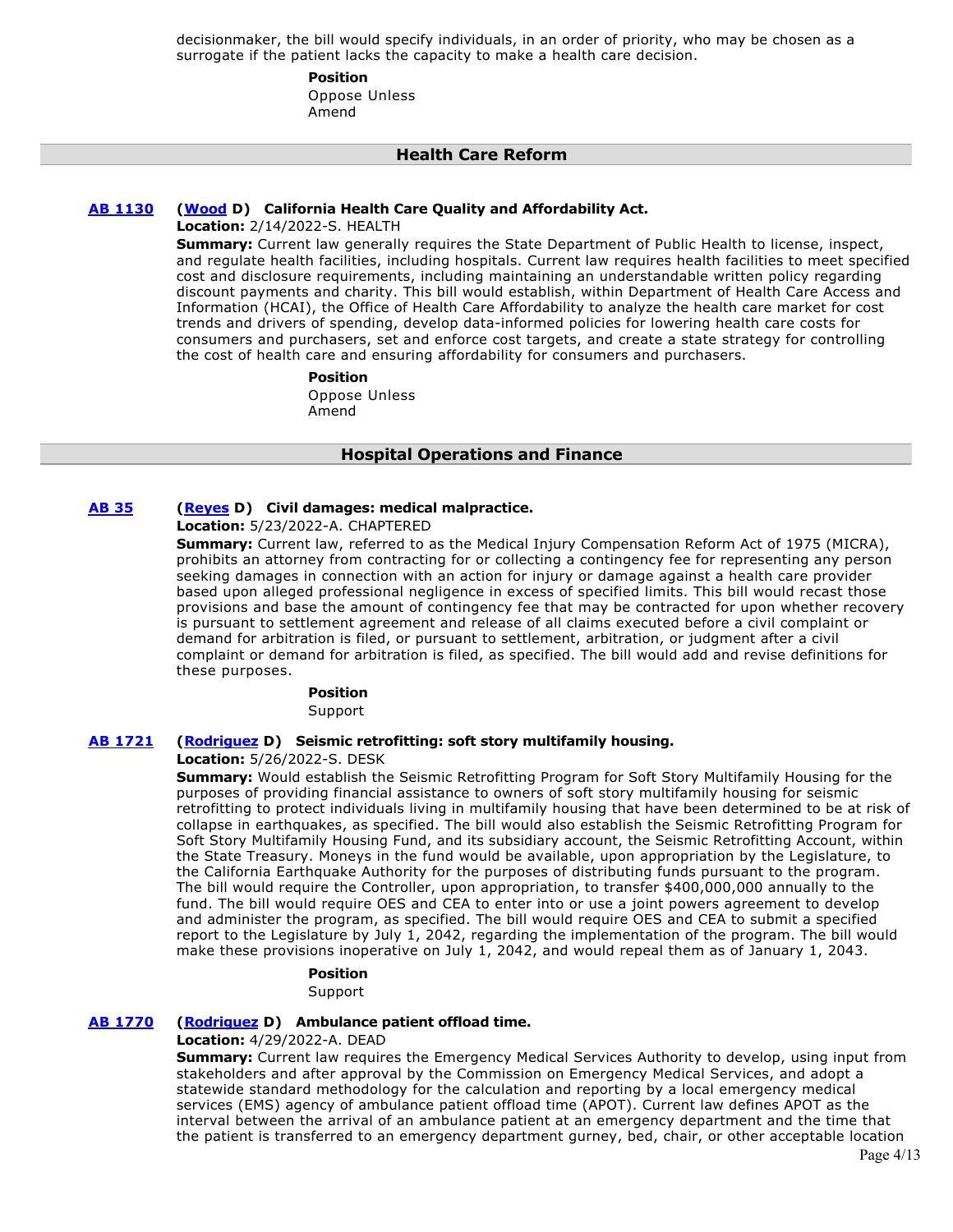and the emergency department assumes responsibility for care of the patient. Current law requires the authority to report twice per year to the commission the APOT by local EMS agency jurisdiction and by each facility in that jurisdiction. This bill would instead require the authority to report the APOT data to the commission every 6 months.

#### **Position**

Watch

### **[AB 1882](https://ctweb.capitoltrack.com/public/publishbillinfo.aspx?bi=VPXAvDj9pG%2FqwduV4rLG761q0j5l7nLqcVa9%2FuXBzFKRhN9Jnm5qbtXyicq%2B7zSQ) [\(Rivas, Robert](https://a30.asmdc.org/)  D) Hospitals: seismic safety.**

**Location:** 5/25/2022-S. HEALTH

**Calendar:** 6/8/2022 1:30 p.m. - 1021 O Street, Room 1200 SENATE HEALTH, PAN, Chair **Summary:** The Alfred E. Alquist Hospital Facilities Seismic Safety Act of 1983 requires an owner of a general acute care inpatient hospital, no later than January 1, 2030, to either demolish, replace, or change to nonacute care use all hospital buildings not in substantial compliance with the regulations and standards developed pursuant to the act, or seismically retrofit all acute care inpatient hospital buildings so that they are in substantial compliance with those regulations and standards. Current law requires, within 60 days following the department's approval of a report relating to a general acute care hospital owner's plan to comply with those regulations and standards, a general acute hospital building owner to take specified actions, including informing the local office of emergency services or the equivalent agency, the Office of Emergency Services, and the department, of each building's expected earthquake performance. This bill would instead require general acute hospital building owners, commencing July 1, 2023, to take those actions annually until each of the hospital buildings owned by that owner are compliant with those regulations and standards.

#### **Position**

Oppose Unless Amend

#### **[AB 2080](https://ctweb.capitoltrack.com/public/publishbillinfo.aspx?bi=BrMjSa%2Fp%2B1el0x0mo99xnVN%2F4Zn67hWfXnFDoLyihAQ6jctZGFDaEIKaaRhMBJoG) [\(Wood](https://a02.asmdc.org/) D) Health Care Consolidation and Contracting Fairness Act of 2022.**

**Location:** 5/26/2022-S. DESK

**Summary:** Current law provides for the regulation of health insurers by the Department of Insurance. Current law regulates contracts between health care service plans or health insurers and health care providers or health facilities, including requirements for reimbursement and the cost-sharing amount collected from an enrollee or insured. This bill, the Health Care Consolidation and Contracting Fairness Act of 2022, would prohibit a contract issued, amended, or renewed on or after January 1, 2023, between a health care service plan or health insurer and a health care provider or health facility from containing terms that, among other things, restrict the plan or insurer from steering an enrollee or insured to another provider or facility or require the plan or insurer to contract with other affiliated providers or facilities. The bill would authorize the appropriate regulating department to refer a plan's or insurer's contract to the Attorney General, and would authorize the Attorney General or state entity charged with reviewing health care market competition to review a health care practitioner's or health facility's entrance into a contract that contains specified terms.

#### **Position**

Oppose

### **[AB 2092](https://ctweb.capitoltrack.com/public/publishbillinfo.aspx?bi=TKMkEJtbutzzyr%2ByT%2Bv4P45j%2BAilM0MXEXRwQF119YNhqJLmja3bRhs3ka1s57Wk) [\(Weber, Akilah](https://a79.asmdc.org/) D) Acute hospital care at home.**

#### **Location:** 4/29/2022-A. DEAD

**Summary:** The federal Centers for Medicare and Medicaid Services (CMS) provides for a waiver program authorizing a hospital to establish an Acute Hospital Care at Home (AHCaH) program, as specified, if the hospital meets certain conditions, including receiving approval from CMS after submitting a waiver request. This bill would authorize a general acute care hospital to provide AHCaH services if the hospital (1) meets the requirements established by CMS for AHCaH services, as specified, (2) has received approval from CMS to operate an AHCaH program, and (3) has notified the department of the establishment of an AHCaH program, including certain information about the program. The bill would define AHCaH services as services provided by a general acute care hospital to qualified patients in their homes by using methods that include telehealth, remote monitoring, and regular in-person visits by nurses and other medical staff.

#### **Position**

Support

### **[AB 2724](https://ctweb.capitoltrack.com/public/publishbillinfo.aspx?bi=87zZT%2BgcOhFNBkX00iCCDlRJesDpMdThi05DVxph1WMjt4wiQHTVchVtgdOI00s5) [\(Arambula](https://a31.asmdc.org/) D) Medi-Cal: alternate health care service plan.**

#### **Location:** 5/26/2022-S. DESK

**Summary:** Current law establishes the Medi-Cal program, which is administered by the State Department of Health Care Services and under which qualified low-income individuals receive health care services through various delivery systems, including managed care pursuant to Medi-Cal managed care plan contracts. The Medi-Cal program is, in part, governed and funded by federal Medicaid program provisions. This bill would authorize the department to enter into one or more comprehensive risk contracts with an alternate health care service plan (AHCSP), as defined, to serve as a primary Medi-Cal managed care plan for specified eligible beneficiaries in geographic regions designated by the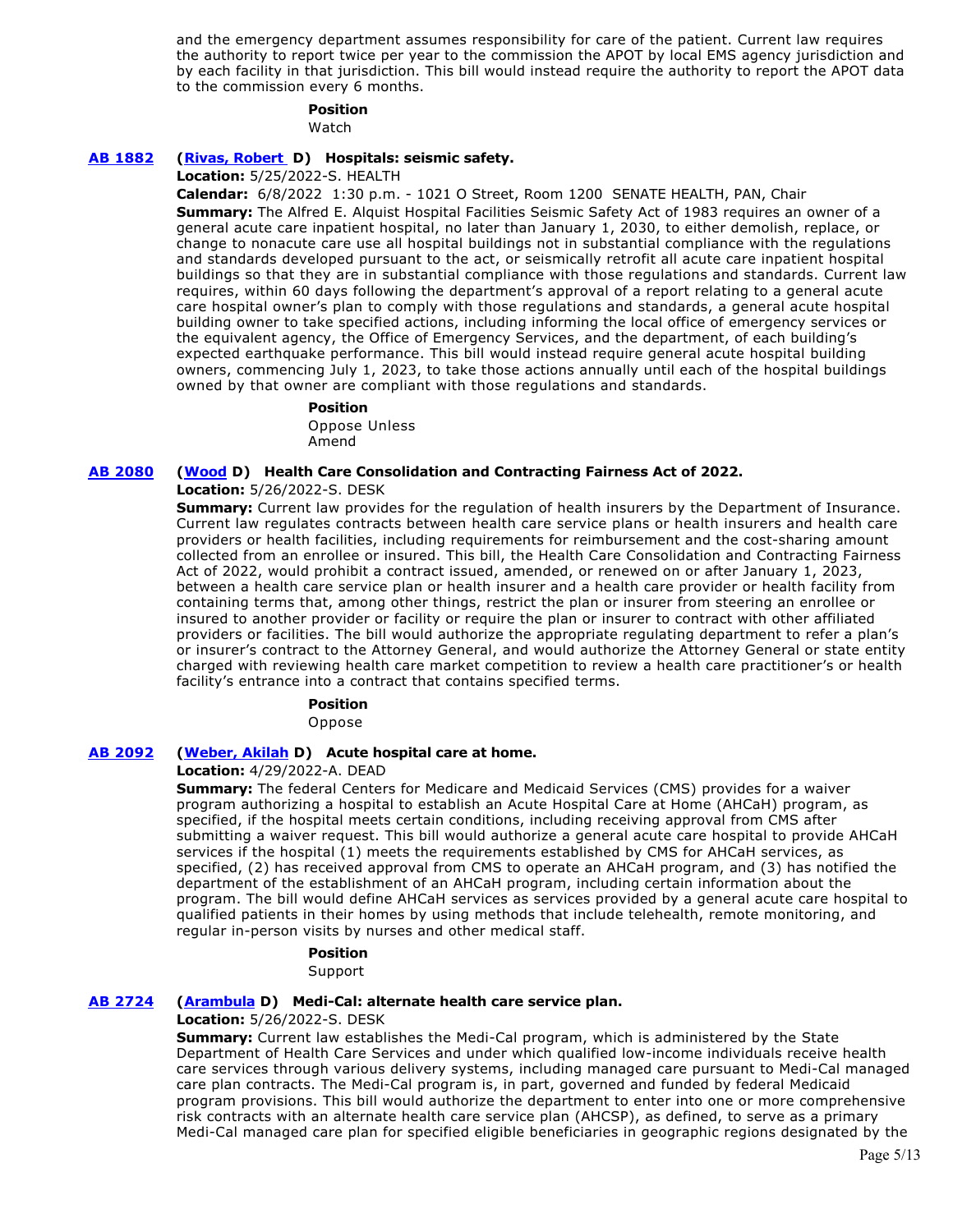department. The bill would authorize the department to contract with an AHCSP as a Medi-Cal managed care plan in any geographic region of the state for which federal approval is available and for which the AHCSP maintains appropriate licensure or an approved exemption from the Department of Managed Health Care.

#### **Position**

Watch

#### **[SB 371](https://ctweb.capitoltrack.com/public/publishbillinfo.aspx?bi=FKwFW94dXa0YDM7%2FpE%2Fd%2FQvILqz%2BYUfpxz%2FPoEZWfSJmws%2Fn2%2F58%2B%2BM0%2BQkCCvcS) [\(Caballero](https://sd12.senate.ca.gov/) D) Health information technology.**

#### **Location:** 7/14/2021-A. 2 YEAR

**Summary:** Would require any federal funds the California Health and Human Services Agency receives for health information technology and exchange to be deposited in the California Health Information Technology and Exchange Fund. The bill would authorize CHHSA to use the fund to provide grants to health care providers to implement or expand health information technology and to contract for direct data exchange technical assistance for safety net providers. The bill would require a health information organization to be connected to the California Trusted Exchange Network and to a qualified national network. The bill would also require a health care provider, health system, health care service plan, or health insurer that engages in health information exchange to comply with specified federal standards.

#### **Position**

Watch

#### **[SB 923](https://ctweb.capitoltrack.com/public/publishbillinfo.aspx?bi=39pazsEbiOuX5VLjSaWCmTpAMGWuE9SkxQBy5CHsmAeEKA46%2B7M3zeKfcJ1Ac4e6) [\(Wiener](http://sd11.senate.ca.gov/) D) Gender-affirming care.**

#### **Location:** 5/23/2022-A. DESK

**Summary:** Would require a Medi-Cal managed care plan, a PACE organization, a health care service plan, or a health insurer, as specified, to require its staff to complete evidence-based cultural competency training for the purpose of providing trans-inclusive health care, as defined, for individuals who identify as TGI. The bill would specify the required components of the training and would make use of any training curricula subject to approval by the respective departments. The bill would require an individual to complete a refresher course if a complaint has been filed, and a decision has been made in favor of the complainant, against that individual for not providing trans-inclusive health care, or on a more frequent basis if deemed necessary.

#### **Position**

Watch

#### **[SB 958](https://ctweb.capitoltrack.com/public/publishbillinfo.aspx?bi=TmxQzrW7K42F5U7topB%2Fsd6BFt9G9v5WzRLRsZkfrXtFhSBM%2BYWUSmRBcBAbfmA2) [\(Limón](http://sd19.senate.ca.gov/) D) Medication and Patient Safety Act of 2022.**

#### **Location:** 5/25/2022-A. DESK

**Summary:** Would prohibit a health care service plan or health insurer, or its designee, from requiring a vendor to dispense an infused or injected medication directly to a patient with the intent that the patient will transport the medication to a health care provider for administration. The bill would authorize a plan or insurer, or its designee, to arrange for an infused or injected medication to be administered in an enrollee's or insured's home when the treating health care provider and patient determine home administration is in the best interest of the patient. The bill would prohibit a plan or insurer, or its designee, from requiring an infused or injected medication to be supplied by a vendor specified by the plan or insurer, or its designee, as a condition of coverage, unless specified criteria are met.

### **Position**

Support

#### **[SB 988](https://ctweb.capitoltrack.com/public/publishbillinfo.aspx?bi=F7CG%2BT%2BNdNyOJ507U6RjjvW7rDsASagLmcuZ64LyFVUAHXbTn9BlVmjyYTgF1QL6) [\(Hueso](http://sd40.senate.ca.gov/) D) Compassionate Access to Medical Cannabis Act or Ryan's Law.**

#### **Location:** 5/12/2022-A. HEALTH

**Summary:** The Compassionate Access to Medical Cannabis Act or Ryan's Law requires specified types of health care facilities to allow a terminally ill patient's use of medicinal cannabis within the health care facility, subject to certain restrictions. Current law requires a patient to provide the health care facility with a copy of their medical marijuana card or written documentation that the use of medicinal cannabis is recommended by a physician. Current law requires a health care facility to reasonably restrict the manner in which a patient stores and uses medicinal cannabis to ensure the safety of other patients, guests, and employees of the health care facility, compliance with other state laws, and the safe operations of the health care facility. Existing law requires that health care facilities permitting patient use of medical cannabis comply with other drug and medication requirements, as specified, and makes those facilities subject to enforcement actions by the State Department of Public Health.This bill would repeal the requirement that health care facilities permitting patient use of medical cannabis comply with other drug and medication requirements, as specified, and the requirement that those facilities be subject to enforcement actions by the State Department of Public Health.

#### **Position**

Watch

**[SB 1339](https://ctweb.capitoltrack.com/public/publishbillinfo.aspx?bi=M4%2FWAIBkDIxPIq%2B4Pg%2BH9mCLP0SUdmtN3OsXIg1YITaIdGmpiRHbPWtnSe35fDxi) [\(Pan](http://sd06.senate.ca.gov/) D) Hospitals. Location:** 5/26/2022-A. DESK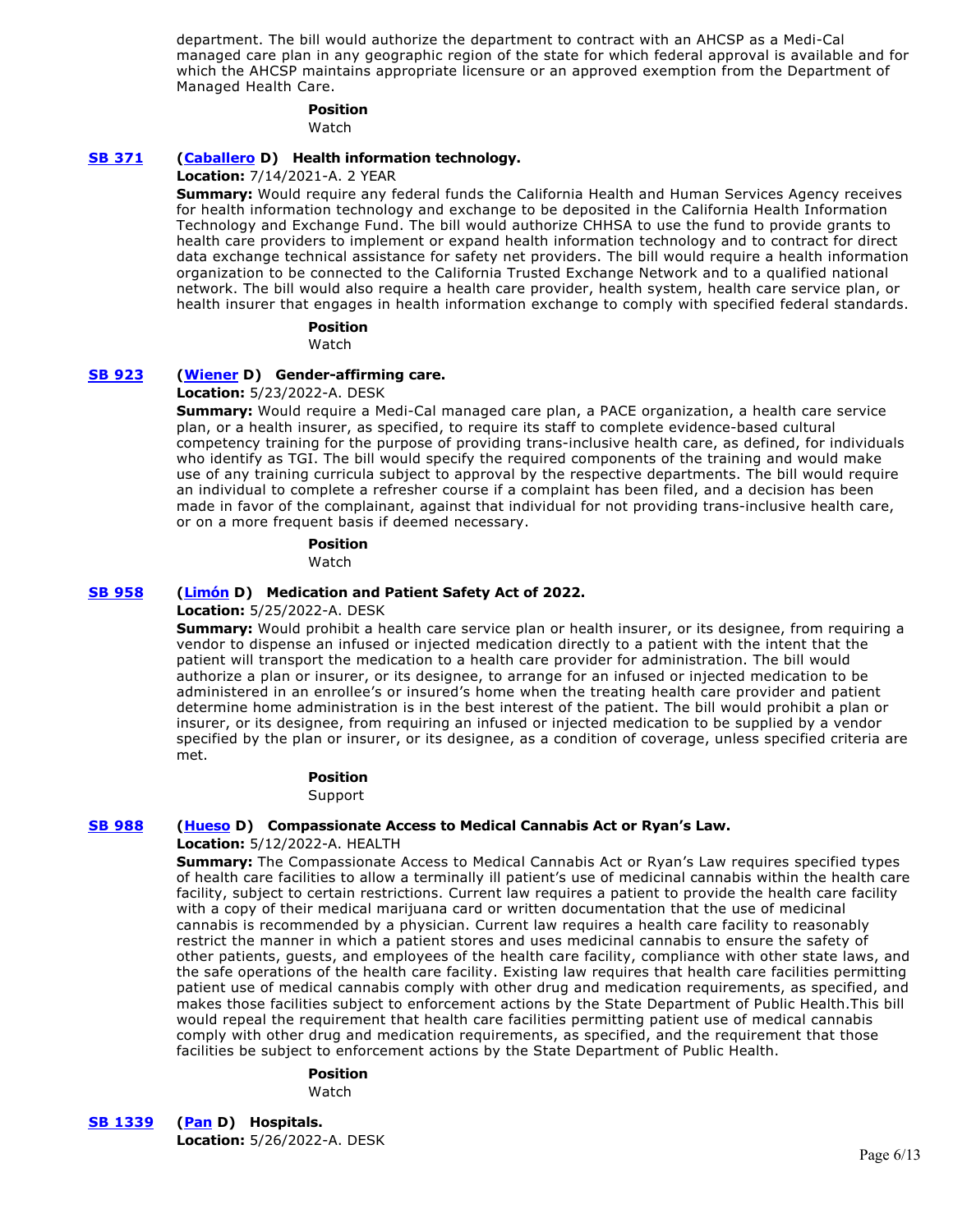**Summary:** Current law requires, by January 1, 2030, owners of all acute care inpatient hospitals to either seismically retrofit all acute care inpatient hospitals, or demolish, replace, or change to nonacute care use all hospital buildings not in substantial compliance with regulations and standards developed by the department in accordance with the act, as specified. This bill would require the Department of Health Care Access and Information to provide the Legislature with a report containing specified information that would provide, among other things, the Legislature with an assessment of projected costs to retrofit each hospital building in order to meet the 2030 seismic requirements.

#### **Position**

Support if Amended

### **Maternal Health**

### **[AB 2176](https://ctweb.capitoltrack.com/public/publishbillinfo.aspx?bi=HR5stFFQM15tK2ecm1FQBtQ2R9yfZG%2F%2FxuYPRWUzWzI3lF7e%2FBS%2FdDYhYzD3Z1Jp) [\(Wood](https://a02.asmdc.org/) D) Live birth registration.**

**Location:** 5/4/2022-S. HEALTH

**Calendar:** 6/1/2022 1:30 p.m. - 1021 O Street, Room 1200 SENATE HEALTH, PAN, Chair **Summary:** Current law requires each live birth to be registered with the local registrar of births and deaths for the district in which the birth occurred within 10 days following the date of the event. This bill would instead require each live birth to be registered with the local registrar within 21 days following the date of the event.

**Position** 

Support

#### **[AB 2199](https://ctweb.capitoltrack.com/public/publishbillinfo.aspx?bi=B97llTW33MVSMinNtoGET%2Fw1JtFyrvCEcXQnAzzfEb%2B%2BbT%2B%2BVjbwDDHRNwo4DirP) [\(Wicks](https://a15.asmdc.org/) D) Birthing Justice for California Families Pilot Project.**

**Location:** 5/26/2022-S. RLS.

**Summary:** Would establish the Birthing Justice for California Families Pilot Project, which would include a 3-year grant program to provide grants to specified entities, including community-based doula groups, to provide full-spectrum doula care to members of communities with high rates of negative birth outcomes who are not eligible for Medi-Cal and incarcerated people. The bill would require the State Department of Public Health to take specified actions with regard to awarding grants, including awarding grants to selected entities on or before January 1, 2024. The bill would require a grant recipient to use grants funds to pay for the costs associated with providing full-spectrum doula care to eligible individuals and establishing, managing, or expanding doula services. The bill would require a grant recipient, in setting the payment rate for a doula being paid with grant funds, to comply with specified parameters, including that the payment rate not be less than the Medi-Cal reimbursement rate for doulas or the median rate paid for doula care in existing local pilot projects providing doula care in California, whichever is higher.

**Position** 

Watch

### **Mental and Behavioral Health**

### **[AB 2020](https://ctweb.capitoltrack.com/public/publishbillinfo.aspx?bi=tS0WXa6hk%2Fc9UYHKryiX1wE7IUFxx7OxylcghZMJ%2BRIrueMd8SBj9OfzN6y3RCul) [\(Gallagher](http://ad03.asmrc.org/) R) Mental health services: gravely disabled.**

#### **Location:** 4/29/2022-A. DEAD

**Summary:** The Lanterman-Petris-Short Act provides for the involuntary commitment and treatment of a person who is a danger to themselves or others or who is gravely disabled. Current law also provides for a conservator of the person or estate to be appointed for a person who is gravely disabled. Current law, for the purposes of involuntary commitment and conservatorship, defines "gravely disabled," among other things, as a condition in which a person, as a result of a mental health disorder, is unable to provide for the basic personal needs of food, clothing, or shelter. This bill would, if a county elects to use this meaning and subject to an appropriation of funds for these purposes, expand the definition of "gravely disabled" for these purposes to mean a condition in which a person, as a result of a mental health disorder, is incapable of making informed decisions about, or providing for, their own basic personal needs for food, clothing, shelter, or medical care without significant supervision and assistance from another person and, as a result of being incapable of making these informed decisions, the person is at risk of substantial bodily harm, dangerous worsening of a concomitant serious physical illness, significant psychiatric deterioration, or mismanagement of essential needs that could result in bodily harm.

#### **Position**

Watch

**[AB 2242](https://ctweb.capitoltrack.com/public/publishbillinfo.aspx?bi=tW0Px2k928GoYUqUlBpNc5D%2BTT3JazR3dDOUvNpT%2FdLWNwRgq%2B%2BcTLa8ikiTOeNH) [\(Santiago](https://a53.asmdc.org/) D) Mental health services. Location:** 5/26/2022-S. DESK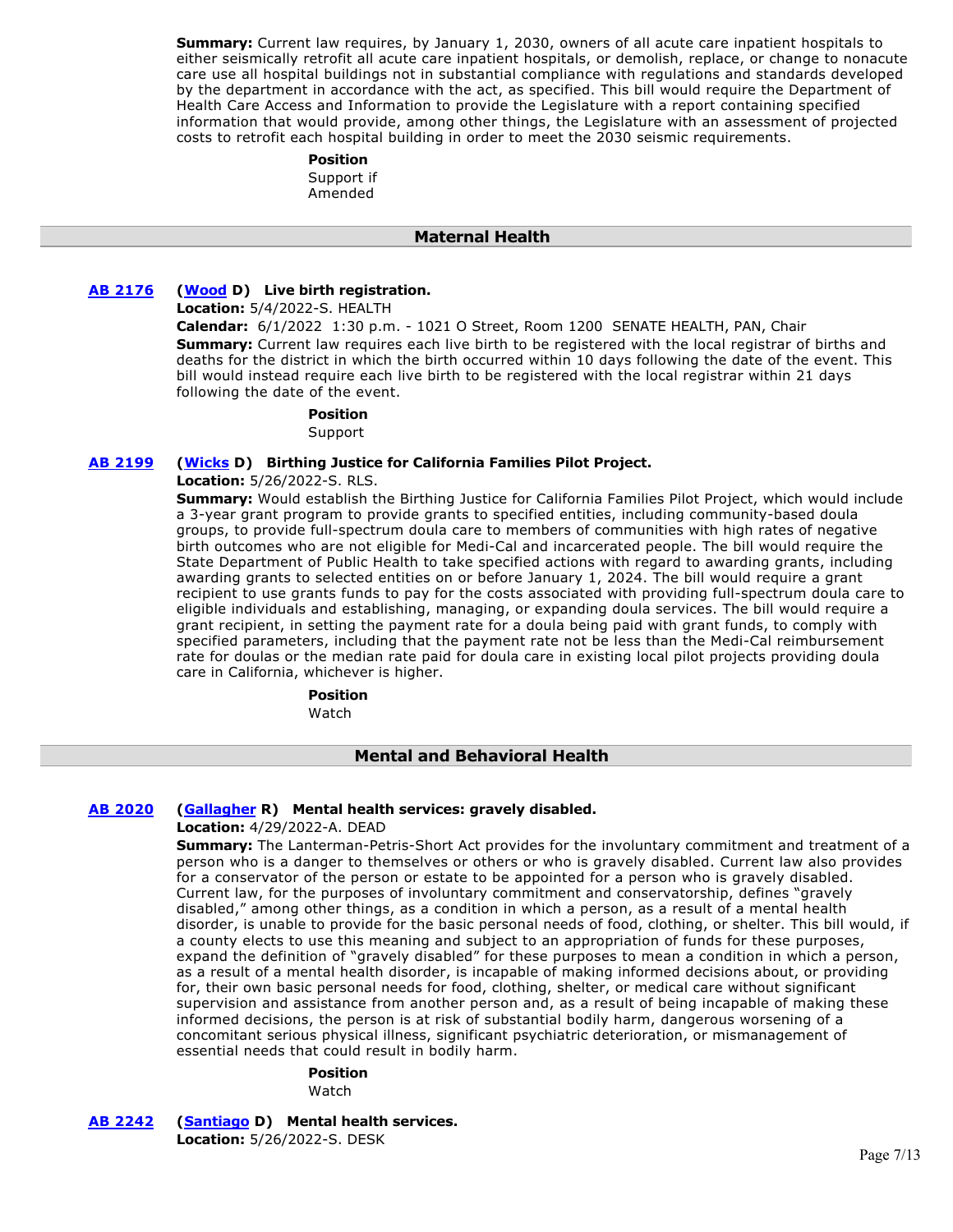**Summary:** Would, on or before July 1, 2023, require the State Department of Health Care Services to convene a stakeholder group of entities, including the County Behavioral Health Directors Association of California and the California Hospital Association, among others, to create a model care coordination plan to be followed when discharging those held under temporary holds or a conservatorship. The bill would require the model care coordination plan and process to outline who would be on the care team and how the communication would occur to coordinate care. Among other components, the bill would require the model care coordination plan to require that an individual exiting a temporary hold or a conservatorship be provided with a detailed plan that includes a scheduled first appointment with a behavioral health professional. The bill would declare the intent of the Legislature that counties and hospitals implement the care coordination plan by February 1, 2024.

### **Position**

Watch

### **[AB 2275](https://ctweb.capitoltrack.com/public/publishbillinfo.aspx?bi=6%2B4eC%2F2OHK4kZpkW4rQYXdsRhhq65kyQXKEeISRQgKwMRP5lhgytut8yJKWj%2Bb%2F%2B) [\(Wood](https://a02.asmdc.org/) D) Mental health: involuntary commitment.**

#### **Location:** 5/26/2022-S. RLS.

**Summary:** The Lanterman-Petris-Short Act provides for the involuntary commitment and treatment of persons with specified mental disorders for the protection of the persons committed. Under the act, when a person, as a result of a mental health disorder, is a danger to others, or to themselves, or gravely disabled, the person may, upon probable cause, be taken into custody and placed in a facility designated by the county and approved by the State Department of Health Care Services for up to 72 hours for evaluation and treatment. If certain conditions are met after the 72-hour detention, the act authorizes the certification of the person for a 14-day maximum period of intensive treatment and then a 30-day maximum period of intensive treatment after the 14-day period. Current law requires a certification review hearing to be held when a person is certified for a 14-day or 30-day intensive treatment detention, except as specified, and requires it to be within 4 days of the date on which the person is certified. Current law, after the involuntary detention has begun, prohibits the total period of detention, including intervening periods of voluntary treatment, from exceeding the total maximum period during which the person could have been detained, if the person had been detained continuously on an involuntary basis, from the time of initial involuntary detention. This bill would, among other things, specify that the 72-hour period of detention begins at the time when the person is first detained. The bill would, if a facility detaining a person on a 72-hour detention is not a countydesignated facility for evaluation and treatment, require the facility staff, or other person designated by the county, to take all possible steps to release the detained person or transfer them to a designated facility within 72 hours of their detention, as specified.

#### **Position**

Watch

### **[SB 929](https://ctweb.capitoltrack.com/public/publishbillinfo.aspx?bi=K1EgGJfTiuEq7osejnFiAvKE0cv5VAYh3Egp6x3ASrir6ID8%2BVA4DnZaIUHlfT%2Bp) [\(Eggman](http://sd05.senate.ca.gov/) D) Community mental health services: data collection.**

#### **Location:** 5/26/2022-A. DESK

**Summary:** Current law requires the State Department of Health Care Services to collect and publish annually quantitative information concerning the operation of various provisions relating to community mental health services, including the number of persons admitted for evaluation and treatment for certain periods, transferred to mental health facilities, or for whom certain conservatorships are established, as specified. Current law requires each local mental health director, and each facility providing services to persons under those provisions, to provide the department, upon its request, with any information, records, and reports that the department deems necessary for purposes of the data collection and publication. This bill would additionally require the department to collect and publish annually quantitative information relating to, among other things, the number of persons detained for 72-hour evaluation and treatment, clinical outcomes for individuals placed in each type of hold, services provided in each category, waiting periods prior to receiving an evaluation or care, and an assessment of all contracted beds. The bill would specify that the information be from each county for some of those data.

#### **Position**

Watch

#### **[SB 965](https://ctweb.capitoltrack.com/public/publishbillinfo.aspx?bi=EcBoEmtCkfUIgWFS60%2BT2jNFPGjQW4TEFSyUZPg5nHkbDrTBqIA0Hg4CBeChnTGO) [\(Eggman](http://sd05.senate.ca.gov/) D) Conservatorships: medical record: hearsay rule.**

**Location:** 5/19/2022-A. JUD.

**Summary:** The Lanterman-Petris-Short Act authorizes the appointment of a conservator, in the County of Los Angeles, the County of San Diego, or the City and County of San Francisco, for a person who is incapable of caring for the person's own health and well-being due to a serious mental illness and substance use disorder. Current law establishes the hearsay rule, under which evidence of a statement is generally inadmissible if it was made other than by a witness while testifying at a hearing and is offered to prove the truth of the matter stated. Current law sets forth exceptions to the hearsay rule to permit the admission of specified kinds of evidence. Under this bill, for purposes of an expert witness in any proceeding relating to the appointment or reappointment of a conservator pursuant to the above-described provisions, the statements of specified health practitioners or a licensed clinical social worker included in the medical record would not be hearsay. The bill would authorize the court to grant a reasonable continuance if an expert witness in a proceeding relied on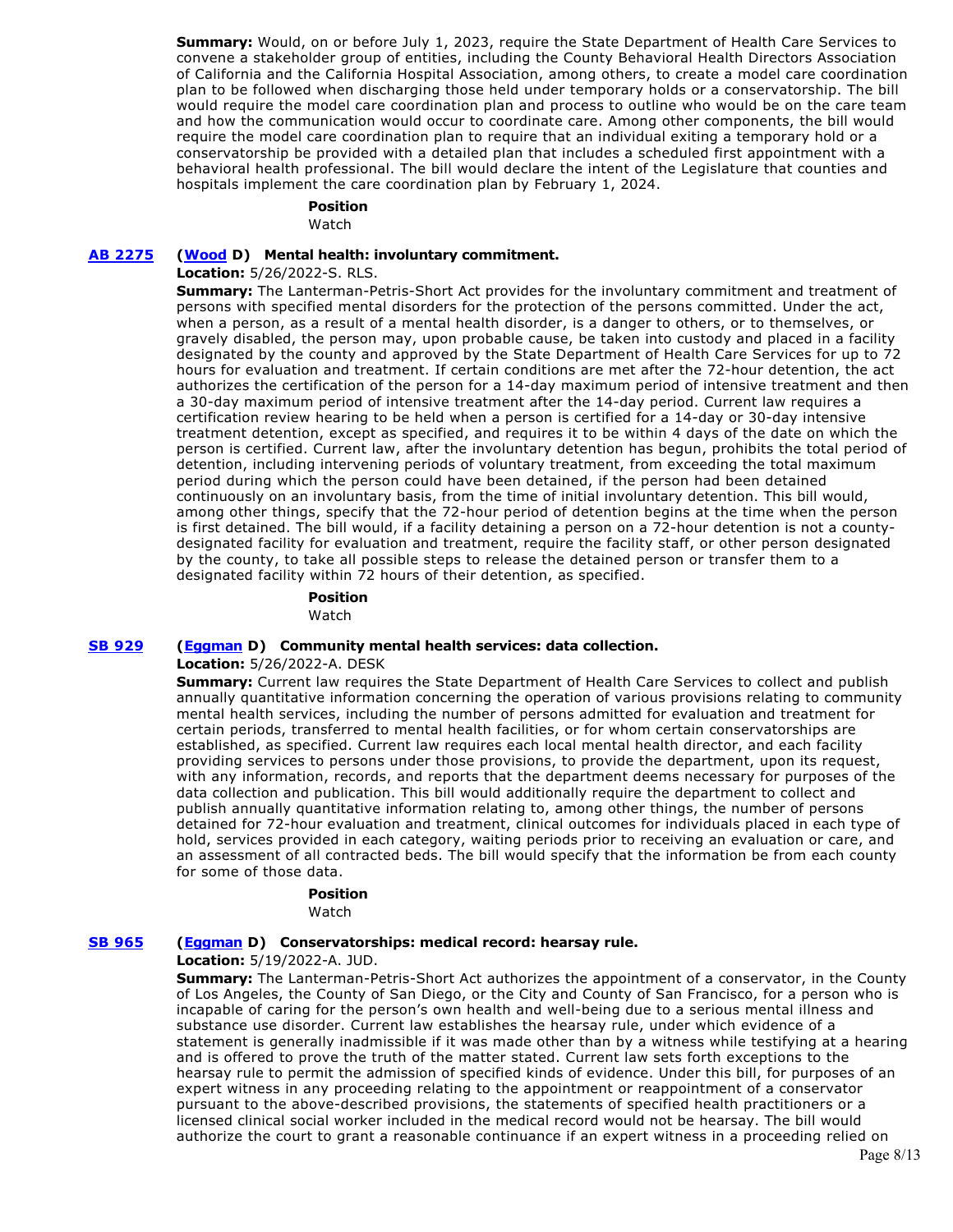the medical record and the medical record has not been provided to the parties or their counsel upon request within a reasonable time before the proceeding.

# **Position**

Watch

### **[SB 1019](https://ctweb.capitoltrack.com/public/publishbillinfo.aspx?bi=CB4uoxlx3KlgPDSkItME2Mct4%2BnWQivAzuUEA%2FGtJKGOZVg9zDoiwk%2FgdZsrbHgM) [\(Gonzalez](https://sd33.senate.ca.gov/) D) Medi-Cal managed care plans: mental health benefits.**

### **Location:** 5/26/2022-A. DESK

**Summary:** Current law requires a Medi-Cal managed care plan to provide mental health benefits covered in the state plan, excluding those benefits provided by county mental health plans under the Specialty Mental Health Services Waiver. This bill would require a Medi-Cal managed care plan to conduct annual outreach and education to its enrollees regarding the mental health benefits that are covered by the plan, and to also develop annual outreach and education to inform primary care physicians regarding those mental health benefits.

#### **Position**

Support

### **[SB 1154](https://ctweb.capitoltrack.com/public/publishbillinfo.aspx?bi=SIKAOyzcp9FkyXJhcMR9GR2Egtn5F2XPT8llha1sFjI3%2Bfiu9BuGN6dHSamI%2BSLc) [\(Eggman](http://sd05.senate.ca.gov/) D) Facilities for mental health or substance use disorder crisis: database. Location:** 5/26/2022-A. DESK

**Summary:** Would require, by January 1, 2024, the State Department of Public Health, in consultation with the State Department of Health Care Services and the State Department of Social Services, and by conferring with specified stakeholders, to develop a real-time, internet-based database to collect, aggregate, and display information about beds in inpatient psychiatric facilities, crisis stabilization units, residential community mental health facilities, and licensed residential alcoholism or drug abuse recovery or treatment facilities in order to facilitate the identification and designation of facilities for the temporary treatment of individuals in mental health or substance use disorder crisis. The bill would require the database to include a minimum of specific information, including the contact information for a facility's designated employee, and have the capacity to, among other things, enable searches to identify beds that are appropriate for the treatment of individuals in a mental health or substance use disorder crisis.

### **Position**

Watch

### **[SB 1207](https://ctweb.capitoltrack.com/public/publishbillinfo.aspx?bi=BfIx7qoFszHnGuBPvgrsCNlzVb%2FguaISm4gq8vZJ8vplHToKryThIU6CglO4oR8I) [\(Portantino](http://sd25.senate.ca.gov/) D) Health care coverage: maternal and pandemic-related mental health conditions. Location:** 5/24/2022-A. DESK

**Summary:** Current law requires health care service plans and health insurers to provide specified mental health and substance use disorder coverage, and requires a health care service plan contract or health insurance policy issued, amended, or renewed on or after January 1, 2021, that provides hospital, medical, or surgical coverage to provide coverage for medically necessary treatment of mental health and substance use disorders, under the same terms and conditions applied to other medical conditions, as specified. Current law requires health care service plans and health insurers, by July 1, 2019, to develop, consistent with sound clinical principles and processes, a maternal mental health program designed to promote quality and cost-effective outcomes, as specified. This bill would make findings and declarations relating to the effect of the COVID-19 pandemic on mental health in California and the importance of outreach, education, and access to quality mental health treatment. The bill would extend the deadline for establishment of the maternal mental health program to July 1, 2023.

### **Position**

#### Watch

### **[SB 1238](https://ctweb.capitoltrack.com/public/publishbillinfo.aspx?bi=OjZg0htuH1gY6vn7BX7VkAtMWvftGXa2GK50z6GXmrUtrSNlmId1%2BKxskLJFZ7oZ) [\(Eggman](http://sd05.senate.ca.gov/) D) Behavioral health services: existing and projected needs.**

#### **Location:** 5/25/2022-A. DESK

**Summary:** Current law authorizes the State Department of Health Care Services to award competitive grants to expand the community continuum of behavioral health treatment resources. This bill would require the department, commencing January 1, 2024, and at least every 5 years thereafter, to conduct a review of, and produce a report regarding, the current and projected behavioral health care infrastructure and service needs in each region of the state. The bill would require the department to consult with the council of governments, cities, counties, and cities and counties regarding the assumptions and methodology to be used by the department, and would require local governments to provide specified data for the region. The bill would require the department to share this data and its report with the Mental Health Services Oversight and Accountability Commission.

### **Position**

Watch

### **Social Determinants of Health**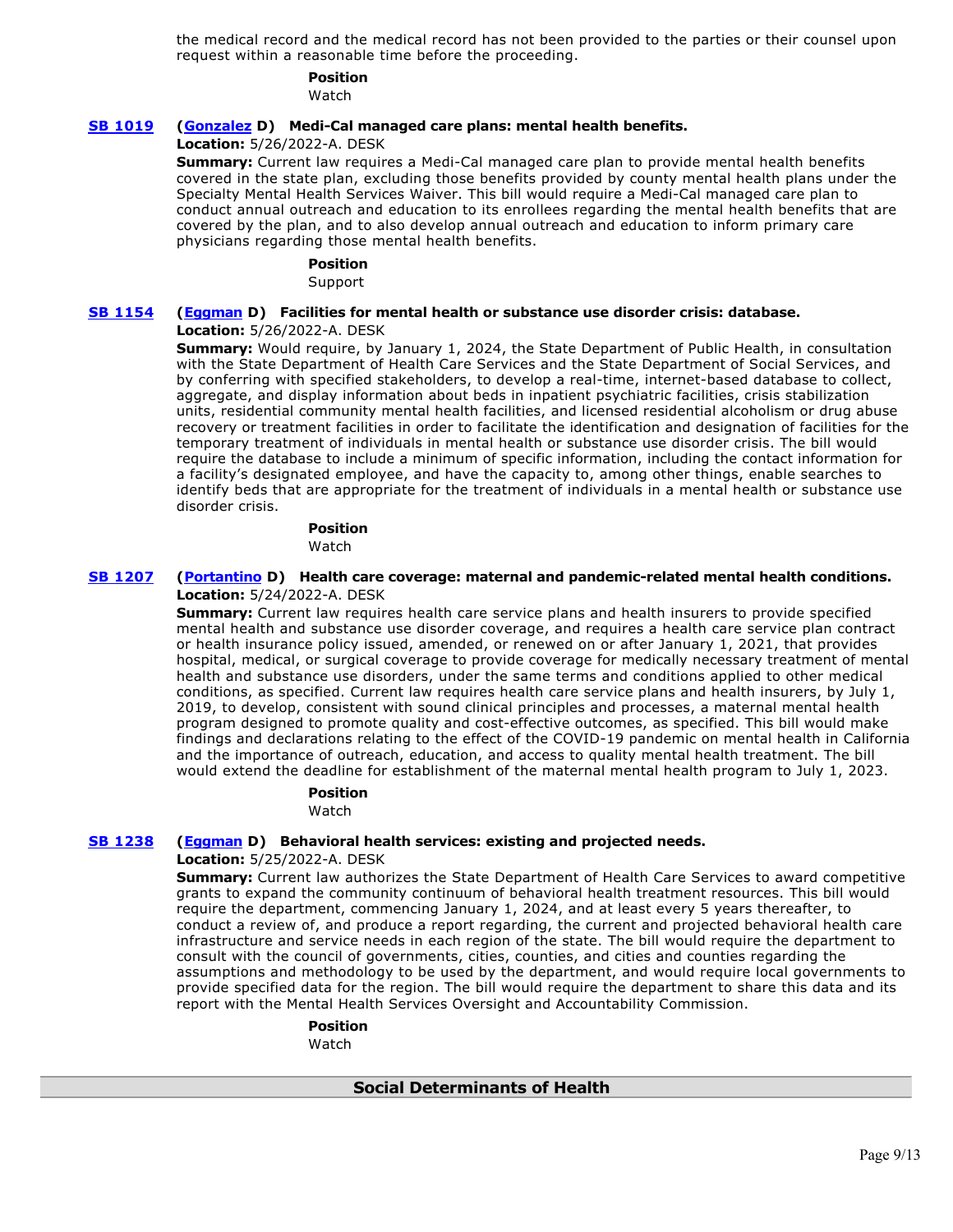### **[AB 1990](https://ctweb.capitoltrack.com/public/publishbillinfo.aspx?bi=yj9bY3m9DIhQHIRAyYA9MCUQhJJFoBJcqUtIgQ6jAR0ciLmv8w%2BI7yw92Fqj9EQq) [\(Arambula](https://a31.asmdc.org/) D) Department of Fair Employment and Housing: Californians with disabilities: workgroup.**

### **Location:** 5/20/2022-A. DEAD

**Summary:** Existing law sets forth the powers and duties of the Department of Fair Employment and Housing, which include receiving, investigating, conciliating, mediating, and prosecuting complaints alleging unlawful practices or violations of specified civil rights provisions, including those based on a mental or physical disability, as defined. This bill would require the department to convene a workgroup to make recommendations to the Legislature for the development of accessibility and antidiscrimination laws for people with disabilities, as defined. The bill would require membership of the workgroup to include interested parties and stakeholders that reflect the diversity of the state, including, among other groups, individuals who have personal experience with a disability.

## **Position**

Watch

### **[AB 2325](https://ctweb.capitoltrack.com/public/publishbillinfo.aspx?bi=a5evlwACzysVv6pvP%2FzjuKuSFgvQ0e7Y8G6Vaaz7r8kY70JSByZQQohGBKdnVn68) [\(Rivas, Luz](https://a39.asmdc.org/) D) Coordinated homelessness response: Office of the Interagency Council on Homelessness.**

### **Location:** 5/20/2022-A. DEAD

**Summary:** Current law requires the Governor to establish the California Interagency Council on Homelessness, formerly known as the Homeless Coordinating and Financing Council, and to appoint specified members of that coordinating council. Current law requires agencies and departments administering state programs created on or after July 1, 2017, to collaborate with the council to adopt guidelines and regulations to incorporate core components of Housing First, as defined. Current law establishes the goals of the council, which include identifying mainstream resources, benefits, and services that can be accessed to prevent and end homelessness in California. Current law requires that the coordinating council be under the direction of an executive director, who is under the direction of the Business, Consumer Services, and Housing Agency, and staffed by employees of that agency. This bill would place the California Interagency Council on Homelessness under the jurisdiction of the Office of the Interagency Council on Homelessness, which the bill would establish within the Governor's office, under the control of a director, on or before September 30, 2023.

#### **Position**

Support

### **[AB 2360](https://ctweb.capitoltrack.com/public/publishbillinfo.aspx?bi=S4o5WDo9%2B9AfENOBq%2BBIePxxgnNqMH86Fznz%2F0bytCshN%2BV4xg6B4KMdUbdPaY%2B9) [\(Arambula](https://a31.asmdc.org/) D) Emergency response advisory working group.**

### **Location:** 5/24/2022-S. RLS.

**Summary:** Would, subject to an appropriation of funds, require the Office of Health Equity to convene an advisory working group, consisting of specified stakeholders, to develop tools and protocols for the future allocation of funds to reduce racial disparities in recovery, response, and repair efforts following state and local emergencies. Additionally, the bill would require the advisory working group to submit a report with its findings and recommendations to the Legislature on or before January 1, 2025, and make that report available to the public by posting it on the State Department of Public Health's internet website. The bill would require the advisory working group in preparing the report to evaluate the unmet needs among various communities during the COVID-19 pandemic and with respect to up to five other recent emergency funding allocations stratified by local health jurisdiction, county, and Senate and Assembly legislative district. These provisions would be repealed on January 1, 2029.

**Position** 

### Support

### **[AB 2420](https://ctweb.capitoltrack.com/public/publishbillinfo.aspx?bi=oICQ%2FFgYItZLolaL2dRDXnfClKQLofva2wZPE9pvuqaKp6tjCi9Mk3wWwr3hpRlR) [\(Arambula](https://a31.asmdc.org/) D) Perinatal and infant children health: extreme heat.**

### **Location:** 5/24/2022-S. RLS.

**Summary:** Would, subject to an appropriation of funds by the Legislature in the annual Budget Act or another statute for this purpose, require the Department of Public Health, in consultation with subject matter experts, to review available literature on adverse effects of extreme heat on perinatal health, develop guidance for safe conditions and health considerations for pregnant individuals and infant children, and provide guidance to the Legislature by submitting a report that includes legislative or policy recommendations on best practices for connecting perinatal patients with the appropriate health and well-being information relating to extreme heat.

# **Position**

### Watch

### **[AB 2483](https://ctweb.capitoltrack.com/public/publishbillinfo.aspx?bi=D8ALISlvGWriTRFrh2c7xhf%2FvkYFV1T4CcvaFlaTPiwF%2Bwy2I%2FveD5vs1jcbsWSA) [\(Maienschein](https://a77.asmdc.org/) D) Housing for individuals experiencing homelessness.**

**Location:** 5/24/2022-S. RLS.

**Summary:** Would require the Department of Housing and Community Development, by December 31, 2023, to award incentives, as specified, to Multifamily Housing Program project applicants that agree to set aside at least 25% of the project's units for individuals that are either experiencing homelessness or eligible to receive specified services, including, among others, those received under the Program of All-Inclusive Care for the Elderly. The bill would also require the department to partner with the State Department of Health Care Services to determine the most effective way to align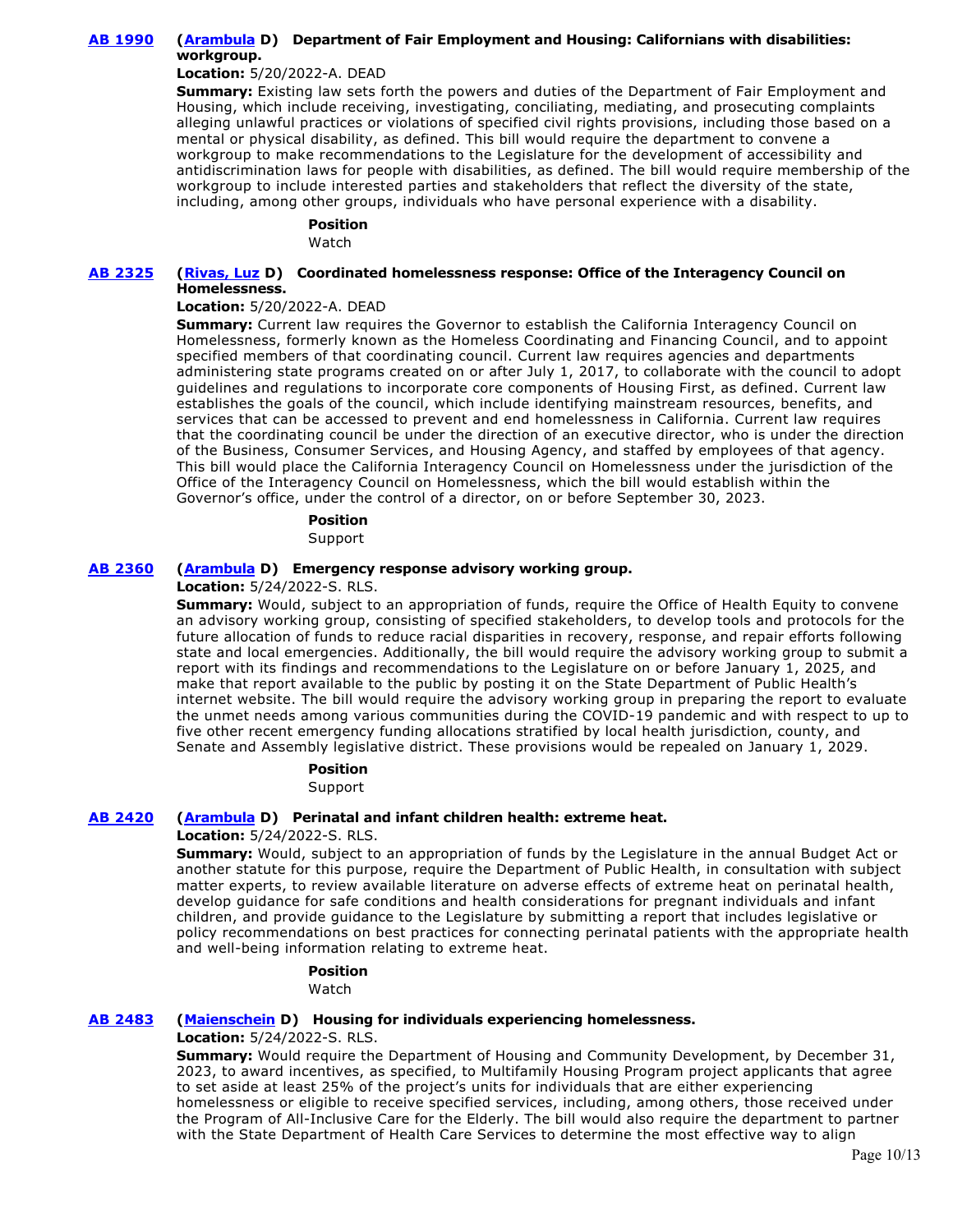qualifying services in housing projects funded by the Multifamily Housing Program. The bill would require the department to assess tenant outcomes and engage with an evaluator to identify specified information with respect to projects receiving incentives under these provisions, including the number and demographics, including age, race, or ethnicity, and presubsidy housing status, of people being served.

#### **Position**  Watch

### **[AB 2500](https://ctweb.capitoltrack.com/public/publishbillinfo.aspx?bi=R5th4x12sWd7IS0SDMQmVPoHGkSh2%2BzZqLevAUppNOk7FzvvGu%2B%2FiCTW3thUNuYz) [\(Arambula](https://a31.asmdc.org/) D) Farm to Hospital Grant Pilot Program.**

**Location:** 5/20/2022-A. DEAD

**Summary:** Would, upon appropriation and until January 1, 2031, establish the Farm to Hospital Grant Pilot Program, which the Office of Farm to Fork would administer, to award competitive grants to eligible applicants to provide hospital patients with meals prepared from California-sourced agricultural products and build direct relationships with California farmers and ranchers, as specified. The bill would require the office, in consultation with the State Department of Public Health, to develop grant criteria to evaluate proposals from eligible applicants. The bill would authorize grant recipients to use grant moneys only for specified purposes, and require them to report specified information to the office and State Department of Public Health. The bill would require the office, in consultation with the State Department of Public Health, on or before January 1, 2027, to submit to the Legislature a report on the pilot program.

### **Position**

Support

#### **[AB 2547](https://ctweb.capitoltrack.com/public/publishbillinfo.aspx?bi=%2BjqqYL0OiE%2FqHw9kLLjN53sVEgSzZEvrL%2ByB76wKjEDNYCApYjFKWscJ5Be%2B7Tb9) [\(Nazarian](https://a46.asmdc.org/) D) Housing Stabilization to Prevent and End Homelessness Among Older Adults and People with Disabilities Act.**

**Location:** 5/24/2022-S. RLS.

**Summary:** Would, upon appropriation by the Legislature, require the California Department of Aging, by December 31, 2023, to create and administer the Housing Stabilization to Prevent and End Homelessness Among Older Adults and People with Disabilities Program. The bill would require the department, in administering the program, to offer competitive grants to nonprofit community-based organizations, continuums of care, and public housing authorities to administer a housing subsidy program for older adults and persons with a disability that are experiencing homelessness or at risk of homelessness, as those terms are as defined. The bill would require the department, in establishing program guidelines, to prioritize communities where renters face high rates of poverty, displacement, gentrification, and homelessness.

#### **Position**

Support

#### **[AB 2548](https://ctweb.capitoltrack.com/public/publishbillinfo.aspx?bi=iMkIjM9XyZD32%2Fj6x%2BOY1WYrdSxHgUdGs5rif9yCx5R0v8NV34fz4PwFaHvRMvsx) [\(Nazarian](https://a46.asmdc.org/) D) Healthier Homes - Age in Place Nursing Program.**

**Location:** 5/26/2022-S. RLS.

**Summary:** Current law permits age restrictions in connection with housing and defines senior citizen housing developments for these purposes as a residential development for senior citizens that has at least 35 dwelling units. This bill would require the California Department of Aging to establish and administer a 3-year Healthier Homes - Age in Place Nursing Pilot Program in the Counties of Contra Costa, Fresno, Orange, Riverside, Sacramento, San Diego, Shasta, and Sonoma. The program would provide grant funds to qualified nonprofit organizations that specialize in resident services for the purposes of hiring one full-time registered nurse and one full-time community health worker to work at 3 senior citizen housing developments in each county to provide health education, navigation, coaching, and care to residents. The bill would require the department to submit a report to specified legislative committees and state agencies at the completion of the program or before January 1, 2028, whichever is later, and would repeal the program as of January 1, 2029.

### **Position**

Support

#### **[AB 2553](https://ctweb.capitoltrack.com/public/publishbillinfo.aspx?bi=JmcoXzoeJiXFLcZch5yigde%2Bcyy4elaRAQx8ZwBkxckV2qJ3VW3vVbh7hYI6INbe) [\(Grayson](https://a14.asmdc.org/) D) Human trafficking Act: California Multidisciplinary Alliance to Stop Trafficking (California MAST).**

#### **Location:** 5/26/2022-S. RLS.

**Summary:** Would, upon appropriation by the Legislature, establish the California Multidisciplinary Alliance to Stop Trafficking Act (California MAST) to review collaborative models between governmental and nongovernmental organizations for protecting victims and survivors of trafficking, among other related duties. The task force would be comprised of specified state officials or their designees and specified individuals who have expertise in human trafficking or providing services to victims of human trafficking, as specified. The bill would require the task force to hold its first meeting no later than July 1, 2023, and would require the task force to meet at least 4 times. The bill would require the task force to report its findings and recommendations to the Office of Emergency Services, the Governor, the Attorney General, and the Legislature by January 1, 2025. The bill would make related findings and declarations.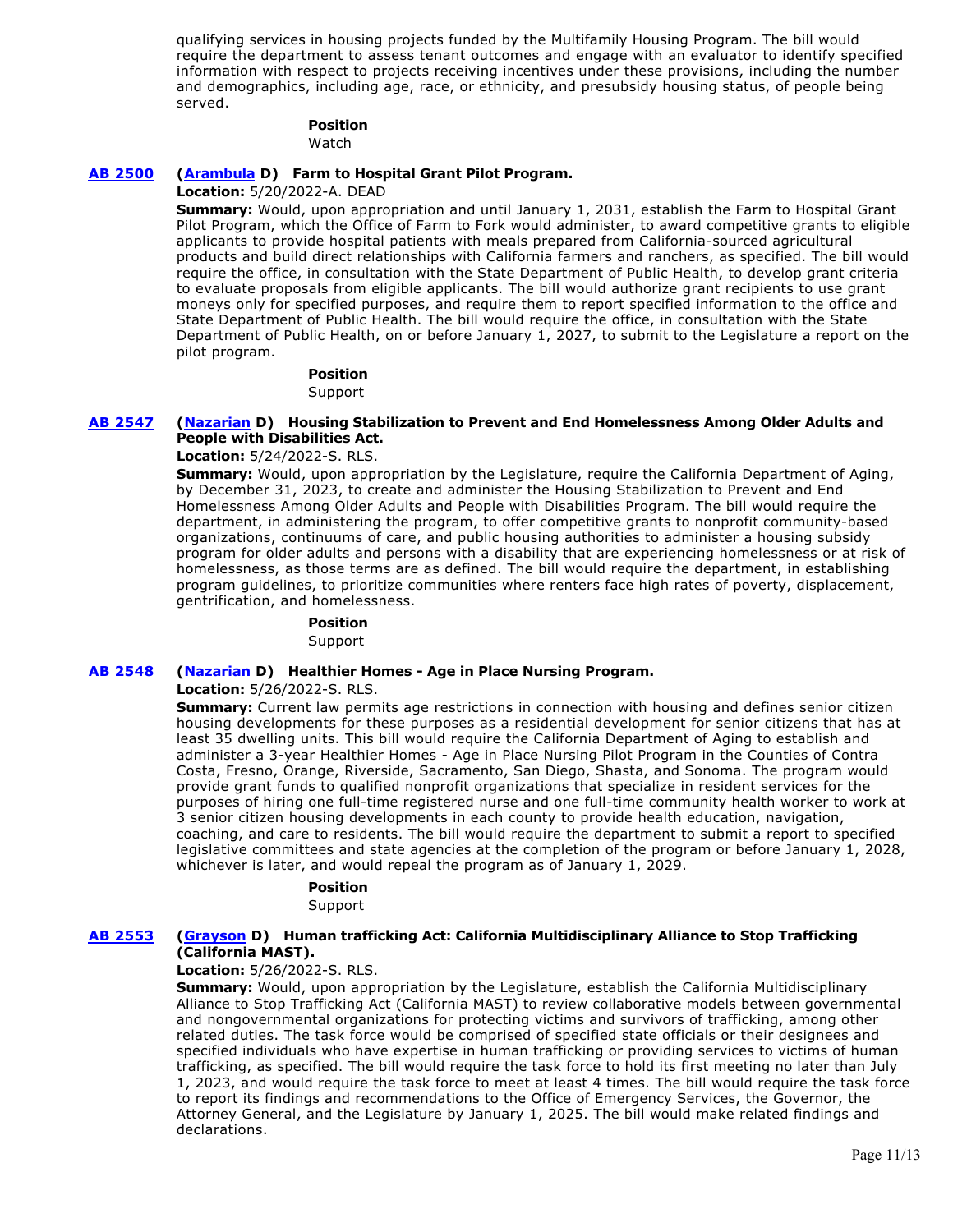# **Position**

Watch

# **[AB 2724](https://ctweb.capitoltrack.com/public/publishbillinfo.aspx?bi=87zZT%2BgcOhFNBkX00iCCDlRJesDpMdThi05DVxph1WMjt4wiQHTVchVtgdOI00s5) [\(Arambula](https://a31.asmdc.org/) D) Medi-Cal: alternate health care service plan.**

**Location:** 5/26/2022-S. DESK

**Summary:** Current law establishes the Medi-Cal program, which is administered by the State Department of Health Care Services and under which qualified low-income individuals receive health care services through various delivery systems, including managed care pursuant to Medi-Cal managed care plan contracts. The Medi-Cal program is, in part, governed and funded by federal Medicaid program provisions. This bill would authorize the department to enter into one or more comprehensive risk contracts with an alternate health care service plan (AHCSP), as defined, to serve as a primary Medi-Cal managed care plan for specified eligible beneficiaries in geographic regions designated by the department. The bill would authorize the department to contract with an AHCSP as a Medi-Cal managed care plan in any geographic region of the state for which federal approval is available and for which the AHCSP maintains appropriate licensure or an approved exemption from the Department of Managed Health Care.

### **Position**

Watch

### **[SB 17](https://ctweb.capitoltrack.com/public/publishbillinfo.aspx?bi=dBaE3CGJpiGexGpCGI9ZA9mGDSu3R3h8gdgNi5yyapMHbWZPikU1e7jTWnNDjpL9) [\(Pan](http://sd06.senate.ca.gov/) D) Office of Racial Equity.**

**Location:** 8/27/2021-A. 2 YEAR

**Summary:** Would, until January 1, 2029, would establish in state government an Office of Racial Equity, an independent public entity not affiliated with an agency or department, governed by a Racial Equity Advisory and Accountability Council. The bill would authorize the council to hire an executive director to organize, administer, and manage the operations of the office. The bill would task the office with coordinating, analyzing, developing, evaluating, and recommending strategies for advancing racial equity across state agencies, departments, and the office of the Governor. The bill would require the office, in consultation with state agencies, departments, and public stakeholders, as appropriate, to develop a statewide Racial Equity Framework that includes a strategic plan with policy and inclusive practice recommendations, guidelines, goals, and benchmarks to reduce racial inequities, promote racial equity, and address individual, institutional, and structural racism.

### **Position**

Support

### **[SB 907](https://ctweb.capitoltrack.com/public/publishbillinfo.aspx?bi=nIx6X2crzmFr0TWxcYW%2B9kpY%2B5Vcf%2FQzpoT2zOu%2Bk6kh9IF0klsUId4YkFjXzovS) [\(Pan](http://sd06.senate.ca.gov/) D) Electronic benefits transfer systems: farmers' markets.**

**Location:** 5/25/2022-A. DESK

**Summary:** Would establish the Local, Equitable Access to Food (LEAF) Program and would require, upon an appropriation by the Legislature for these purposes, the Department of Food and Agriculture, with support from the State Department of Social Services, to establish a noncompetitive grant program designed to expand the use of EBT acceptance systems at California certified farmers' markets and tribe-operated farmers' markets on Indian reservations. The bill would, as part of that grant program, require grants to be provided to certified farmers' market operators or farmers' markets operated by tribal governments. The bill would limit the use of grant funds for specified activities relating to expanding the use of EBT acceptance systems at farmers' markets, including, among others, scaling and improving EBT processes at existing certified farmers' markets. The bill would create certain additional requirements for certified farmers' markets that use grant funds to hire an individual, or to contract with a third party, to operate an EBT acceptance system, including a requirement that the person operating the EBT acceptance system be available at all times the certified farmers' market is open to the public.

### **Position**

Support

#### **[SB 1145](https://ctweb.capitoltrack.com/public/publishbillinfo.aspx?bi=5bzl2laO8eaLVynAoipXd6DEb1R0i1ymTfYAOJFquQIUeXqH2qj4JDhx%2FCtjeci1) [\(Laird](http://sd17.senate.ca.gov/) D) California Global Warming Solutions Act of 2006: greenhouse gas emissions: dashboard.**

#### **Location:** 5/26/2022-A. DESK

**Summary:** The California Global Warming Solutions Act of 2006 requires the State Air Resources Board to prepare and approve a scoping plan for achieving the maximum technologically feasible and costeffective reductions in greenhouse gas emissions and to update the scoping plan at least once every 5 years. This bill would require the state board to create, and maintain on its internet website, a greenhouse gas emissions dashboard that provides updated publicly available information regarding how the state is progressing toward meeting its statewide climate change goals.

#### **Position**  Watch

 **Workforce**